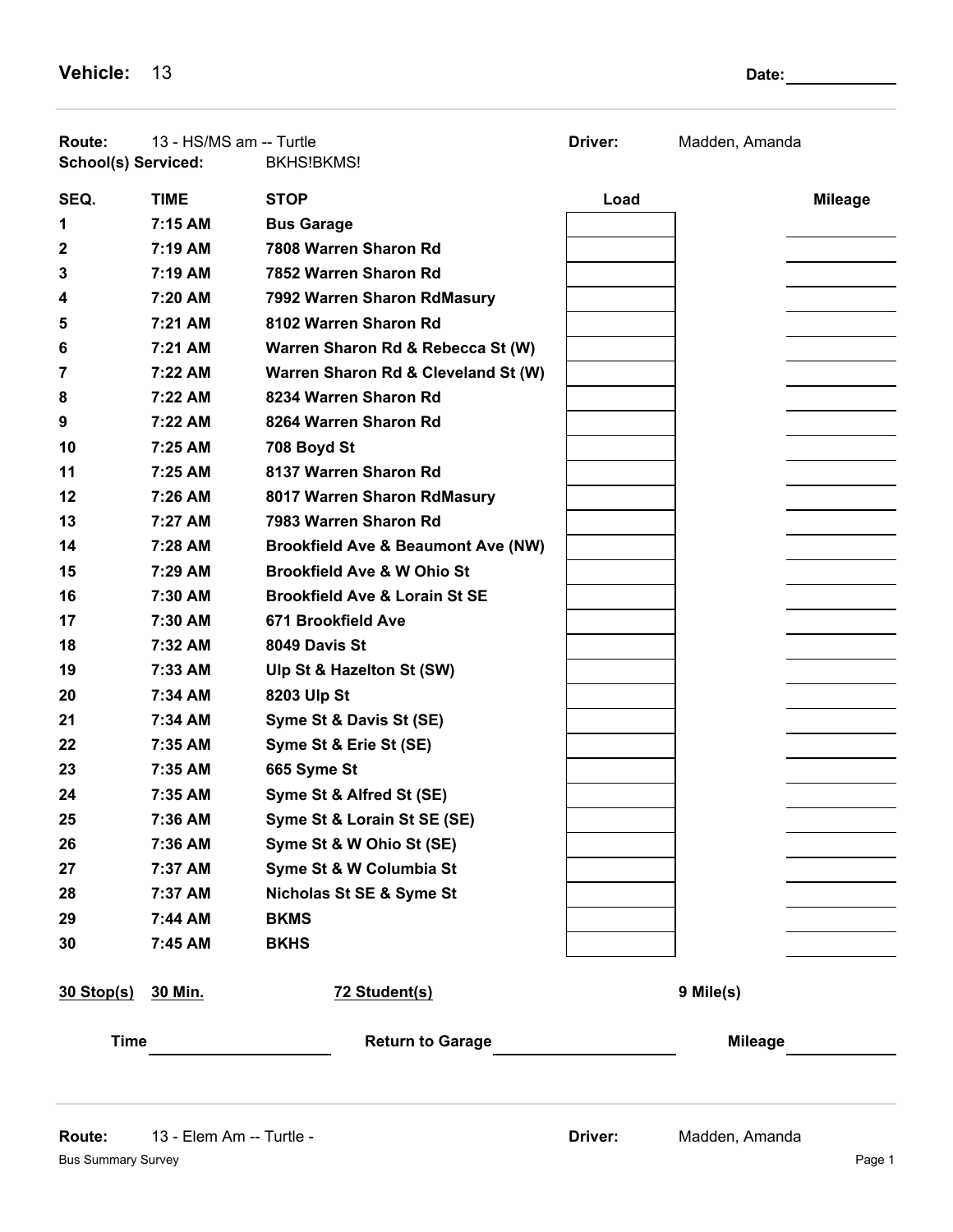| School(s) Serviced: |             | BKEL!                                     |         |                |                |
|---------------------|-------------|-------------------------------------------|---------|----------------|----------------|
| SEQ.                | <b>TIME</b> | <b>STOP</b>                               | Load    |                | <b>Mileage</b> |
| 1                   | $8:02$ AM   | <b>BKEL</b>                               |         |                |                |
| 2                   | 8:08 AM     | <b>Warren Sharon Rd and Rebecca</b>       |         |                |                |
| 3                   | 8:09 AM     | Warren Sharon Rd & Cleveland St (W)       |         |                |                |
| 4                   | 8:10 AM     | 8234 Warren Sharon Rd                     |         |                |                |
| 5                   | 8:10 AM     | 8264 Warren Sharon Rd                     |         |                |                |
| 6                   | 8:12 AM     | <b>678 Grover Ave</b>                     |         |                |                |
| 7                   | 8:14 AM     | 8137 Warren Sharon Rd                     |         |                |                |
| 8                   | 8:15 AM     | 7989 Warren Sharon RdMasury               |         |                |                |
| 9                   | 8:17 AM     | Brookfield Ave & W Ohio St (N)            |         |                |                |
| 10                  | 8:17 AM     | <b>Brookfield Ave &amp; Lorain St SE</b>  |         |                |                |
| 11                  | 8:17 AM     | 671 Brookfield AveMasury                  |         |                |                |
| 12                  | 8:18 AM     | <b>Brookfield Ave &amp; Edmond St</b>     |         |                |                |
| 13                  | 8:18 AM     | <b>Brookfield Ave &amp; Erie St</b>       |         |                |                |
| 14                  | 8:19 AM     | 8178 Davis St                             |         |                |                |
| 15                  | 8:19 AM     | 8198 Ulp StMasury                         |         |                |                |
| 16                  | 8:20 AM     | Syme St & Davis St (SE)                   |         |                |                |
| 17                  | 8:20 AM     | Syme St & Erie St (NE)                    |         |                |                |
| 18                  | 8:21 AM     | Syme St & Alfred St (SE)                  |         |                |                |
| 19                  | 8:21 AM     | Syme St & Lorain St SE (NE)               |         |                |                |
| 20                  | 8:21 AM     | Syme St & W Ohio St (NE)                  |         |                |                |
| 21                  | 8:22 AM     | Nicholas St SE & Syme St                  |         |                |                |
| 22                  | 8:22 AM     | 460 Syme St                               |         |                |                |
| 23                  | 8:30 AM     | <b>BKEL</b>                               |         |                |                |
|                     |             |                                           |         |                |                |
| $23$ Stop(s)        | 27 Min.     | 51 Student(s)                             |         | 9 Mile(s)      |                |
|                     |             |                                           |         |                |                |
| <b>Time</b>         |             | <b>Return to Garage</b>                   |         | <b>Mileage</b> |                |
|                     |             |                                           |         |                |                |
|                     |             |                                           |         |                |                |
| Route:              |             | 24 - HS/MS Pm -- Butterfly -              | Driver: | Miller, Ashley |                |
| School(s) Serviced: |             | <b>BKHS!BKMS!</b>                         |         |                |                |
| SEQ.                | <b>TIME</b> | <b>STOP</b>                               | Load    |                | <b>Mileage</b> |
| 1                   | 2:25 PM     | <b>BKMS</b>                               |         |                |                |
| 2                   | 2:25 PM     | <b>BKHS</b>                               |         |                |                |
| 3                   | 2:27 PM     | 7489 Oakwood Dr                           |         |                |                |
| 4                   | 2:33 PM     | Addison Rd & Henry St (SE)                |         |                |                |
| 5                   | 2:34 PM     | <b>Addison Field</b>                      |         |                |                |
| 6                   | 2:41 PM     | <b>Brookfield Rd &amp; Cherry St (SE)</b> |         |                |                |
| 7                   | 2:42 PM     | 6880 Stewart Sharon Rd                    |         |                |                |
| 8                   | 2:44 PM     | 6596 Stewart Sharon Rd                    |         |                |                |
|                     |             |                                           |         |                |                |

Bus Summary Survey **Page 2**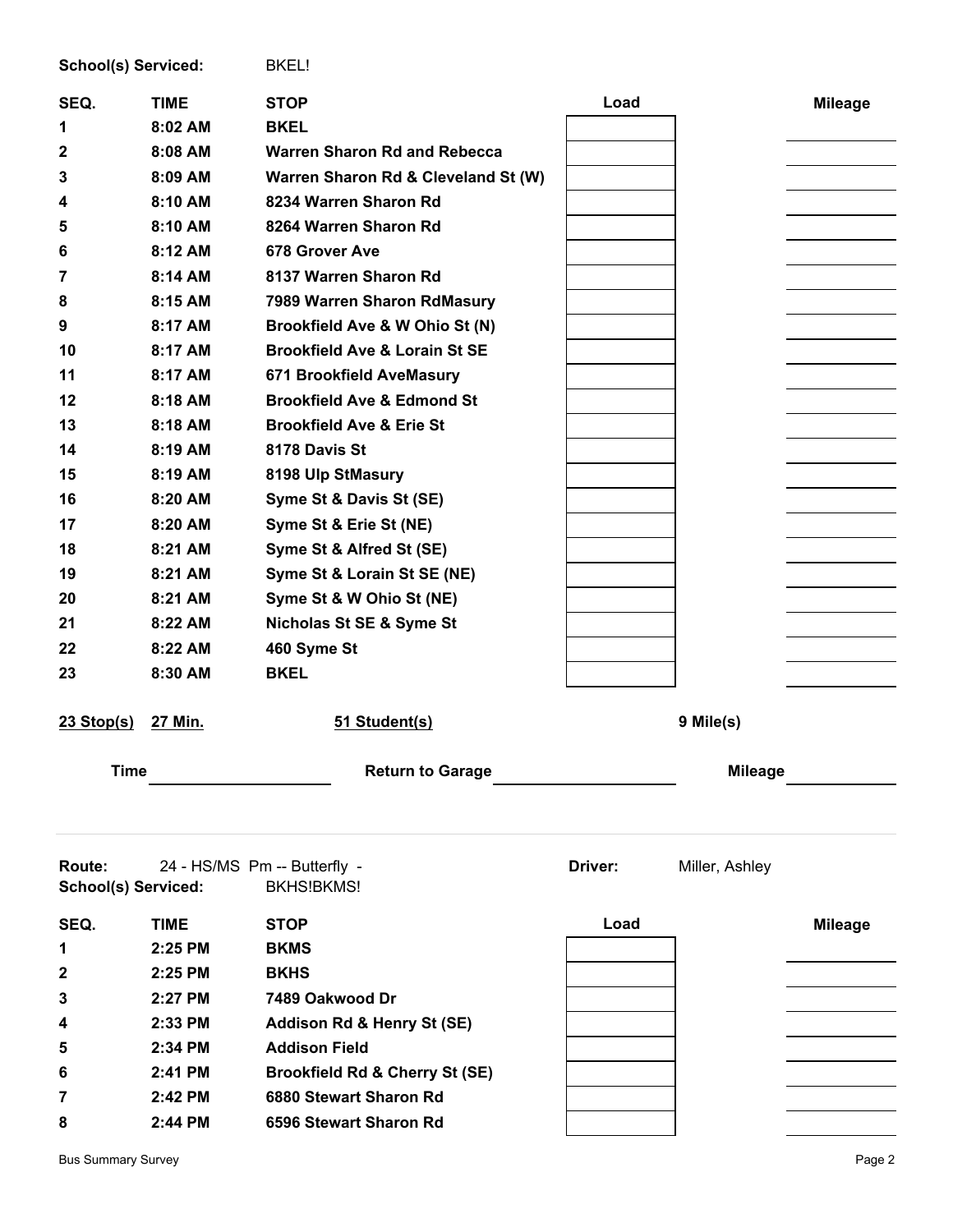| 9                             | 2:46 PM                 | 1311 Collar Price Rd                          |         |                |                |
|-------------------------------|-------------------------|-----------------------------------------------|---------|----------------|----------------|
| 10                            | 2:51 PM                 | 1160 Albright McKay Rd                        |         |                |                |
| 11                            | 2:52 PM                 | 1175 Albright McKay Rd SE                     |         |                |                |
| 12                            | 2:52 PM                 | 1278 Albright McKay Rd                        |         |                |                |
| 13                            | 2:54 PM                 | 5913 Everett East RdHubbard                   |         |                |                |
| 14                            | 2:55 PM                 | 5759 Everett East RdHubbard                   |         |                |                |
| 15                            | 2:56 PM                 | 5617 Everett East Rd Hubbard                  |         |                |                |
| 16                            | 2:58 PM                 | 1211 Warner Rd                                |         |                |                |
| 17                            | 2:59 PM                 | Warner Rd SE & Breezewood Dr SE (SE)          |         |                |                |
| 18                            | 3:00 PM                 | 785 Warner Rd SEBrookfield                    |         |                |                |
| 19                            | 3:02 PM                 | 701 Warner Rd SE                              |         |                |                |
| 20                            | 3:05 PM                 | 5669 Stewart Sharon Rd                        |         |                |                |
| 21                            | 3:12 PM                 | 801 Collar Price Rd SEBrookfield              |         |                |                |
| $21$ Stop(s)                  | 47 Min.                 | 57 Student(s)                                 |         | 18 Mile(s)     |                |
| <b>Time</b>                   |                         | <b>Return to Garage</b>                       |         | <b>Mileage</b> |                |
| Route:<br>School(s) Serviced: | 13 - HS/MS pm -- Turtle | <b>BKHS!BKMS!</b>                             | Driver: | Madden, Amanda |                |
|                               |                         |                                               |         |                |                |
| SEQ.                          | <b>TIME</b>             | <b>STOP</b>                                   | Load    |                | <b>Mileage</b> |
| 1                             | 2:25 PM                 | <b>BKHS</b>                                   |         |                |                |
| 2                             | 2:25 PM                 | <b>BKMS</b>                                   |         |                |                |
| 3                             | 2:31 PM                 | 7808 Warren Sharon Rd                         |         |                |                |
| 4                             | 2:31 PM                 | 7852 Warren Sharon Rd                         |         |                |                |
| 5                             | 2:32 PM                 | 7992 Warren Sharon RdMasury                   |         |                |                |
| 6                             | 2:33 PM                 | 8102 Warren Sharon Rd                         |         |                |                |
| 7                             | 2:33 PM                 | Warren Sharon Rd & Rebecca St (W)             |         |                |                |
| 8                             | 2:33 PM                 | Warren Sharon Rd & Cleveland St (W)           |         |                |                |
| 9                             | 2:34 PM                 | 8234 Warren Sharon Rd                         |         |                |                |
| 10                            | 2:34 PM                 | 8264 Warren Sharon Rd                         |         |                |                |
| 11                            | 2:36 PM                 | 708 Boyd St                                   |         |                |                |
| 12                            | 2:36 PM                 | 8137 Warren Sharon Rd                         |         |                |                |
| 13                            | 2:37 PM                 | 8017 Warren Sharon RdMasury                   |         |                |                |
| 14                            | 2:37 PM                 | 7983 Warren Sharon Rd                         |         |                |                |
| 15                            | $2:39$ PM               | <b>Brookfield Ave &amp; Beaumont Ave (NW)</b> |         |                |                |
| 16                            | 2:40 PM                 | <b>Brookfield Ave &amp; W Ohio St</b>         |         |                |                |
| 17                            | 2:40 PM                 | <b>Brookfield Ave &amp; Lorain St SE</b>      |         |                |                |
| 18                            | 2:41 PM                 | 671 Brookfield Ave                            |         |                |                |
| 19<br>20                      | 2:42 PM<br>2:43 PM      | 8049 Davis St<br>Ulp St & Hazelton St (SW)    |         |                |                |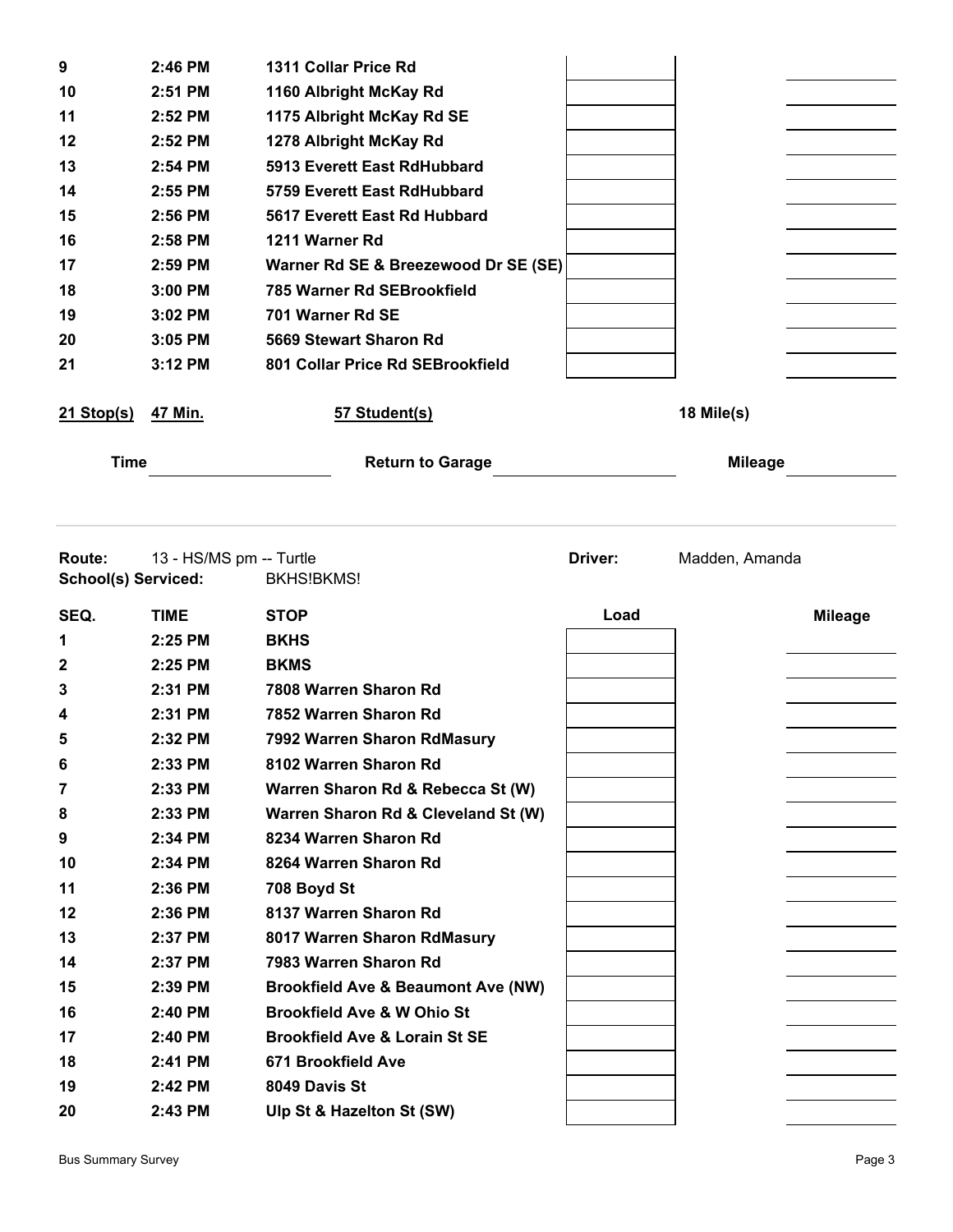| 21                                          | 2:44 PM                  | 8203 Ulp St                              |         |                |                |
|---------------------------------------------|--------------------------|------------------------------------------|---------|----------------|----------------|
| 22                                          | 2:44 PM                  | Syme St & Davis St (SE)                  |         |                |                |
| 23                                          | 2:45 PM                  | Syme St & Erie St (SE)                   |         |                |                |
| 24                                          | 2:45 PM                  | 665 Syme St                              |         |                |                |
| 25                                          | 2:45 PM                  | Syme St & Alfred St (SE)                 |         |                |                |
| 26                                          | 2:46 PM                  | Syme St & Lorain St SE (SE)              |         |                |                |
| 27                                          | 2:46 PM                  | Syme St & W Ohio St (SE)                 |         |                |                |
| 28                                          | 2:47 PM                  | Syme St & W Columbia St                  |         |                |                |
| 29                                          | 2:47 PM                  | Nicholas St SE & Syme St                 |         |                |                |
| 30                                          | 2:54 PM                  | <b>BKMS</b>                              |         |                |                |
|                                             |                          |                                          |         |                |                |
| $30$ Stop(s)                                | 30 Min.                  | 41 Student(s)                            |         | 9 Mile(s)      |                |
| <b>Time</b>                                 |                          | <b>Return to Garage</b>                  |         | <b>Mileage</b> |                |
|                                             |                          |                                          |         |                |                |
| <b>Route:</b><br><b>School(s) Serviced:</b> | 13 - Elem Pm -- Turtle - | <b>BKEL!</b>                             | Driver: | Madden, Amanda |                |
| SEQ.                                        | <b>TIME</b>              | <b>STOP</b>                              | Load    |                | <b>Mileage</b> |
| 1                                           | 3:25 PM                  | <b>BKEL</b>                              |         |                |                |
| 2                                           | 3:25 PM                  | <b>BKEL</b>                              |         |                |                |
| 3                                           | 3:31 PM                  | <b>Warren Sharon Rd and Rebecca</b>      |         |                |                |
| 4                                           | 3:31 PM                  | Warren Sharon Rd & Cleveland St (W)      |         |                |                |
| 5                                           | 3:32 PM                  | 8234 Warren Sharon Rd                    |         |                |                |
| 6                                           | 3:33 PM                  | 8264 Warren Sharon Rd                    |         |                |                |
| 7                                           | 3:34 PM                  | 678 Grover Ave                           |         |                |                |
| 8                                           | 3:36 PM                  | 8137 Warren Sharon Rd                    |         |                |                |
| 9                                           | 3:37 PM                  | 7989 Warren Sharon RdMasury              |         |                |                |
| 10                                          | 3:39 PM                  | Brookfield Ave & W Ohio St (N)           |         |                |                |
| 11                                          | 3:39 PM                  | <b>Brookfield Ave &amp; Lorain St SE</b> |         |                |                |
| 12                                          | 3:40 PM                  | 671 Brookfield AveMasury                 |         |                |                |
| 13                                          | 3:40 PM                  | <b>Brookfield Ave &amp; Edmond St</b>    |         |                |                |
| 14                                          | 3:40 PM                  | <b>Brookfield Ave &amp; Erie St</b>      |         |                |                |
| 15                                          | 3:41 PM                  | 8178 Davis St                            |         |                |                |
| 16                                          | 3:42 PM                  | 8198 Ulp StMasury                        |         |                |                |
| 17                                          | 3:42 PM                  | Syme St & Davis St (SE)                  |         |                |                |
| 18                                          | 3:43 PM                  | Syme St & Erie St (NE)                   |         |                |                |
| 19                                          | 3:43 PM                  | Syme St & Alfred St (SE)                 |         |                |                |
| 20                                          | 3:43 PM                  | Syme St & Lorain St SE (NE)              |         |                |                |
| 21                                          | 3:44 PM                  | Syme St & W Ohio St (NE)                 |         |                |                |
| 22                                          | 3:45 PM                  | Nicholas St SE & Syme St                 |         |                |                |
| 23                                          | 3:45 PM                  | 460 Syme St                              |         |                |                |
|                                             |                          |                                          |         |                |                |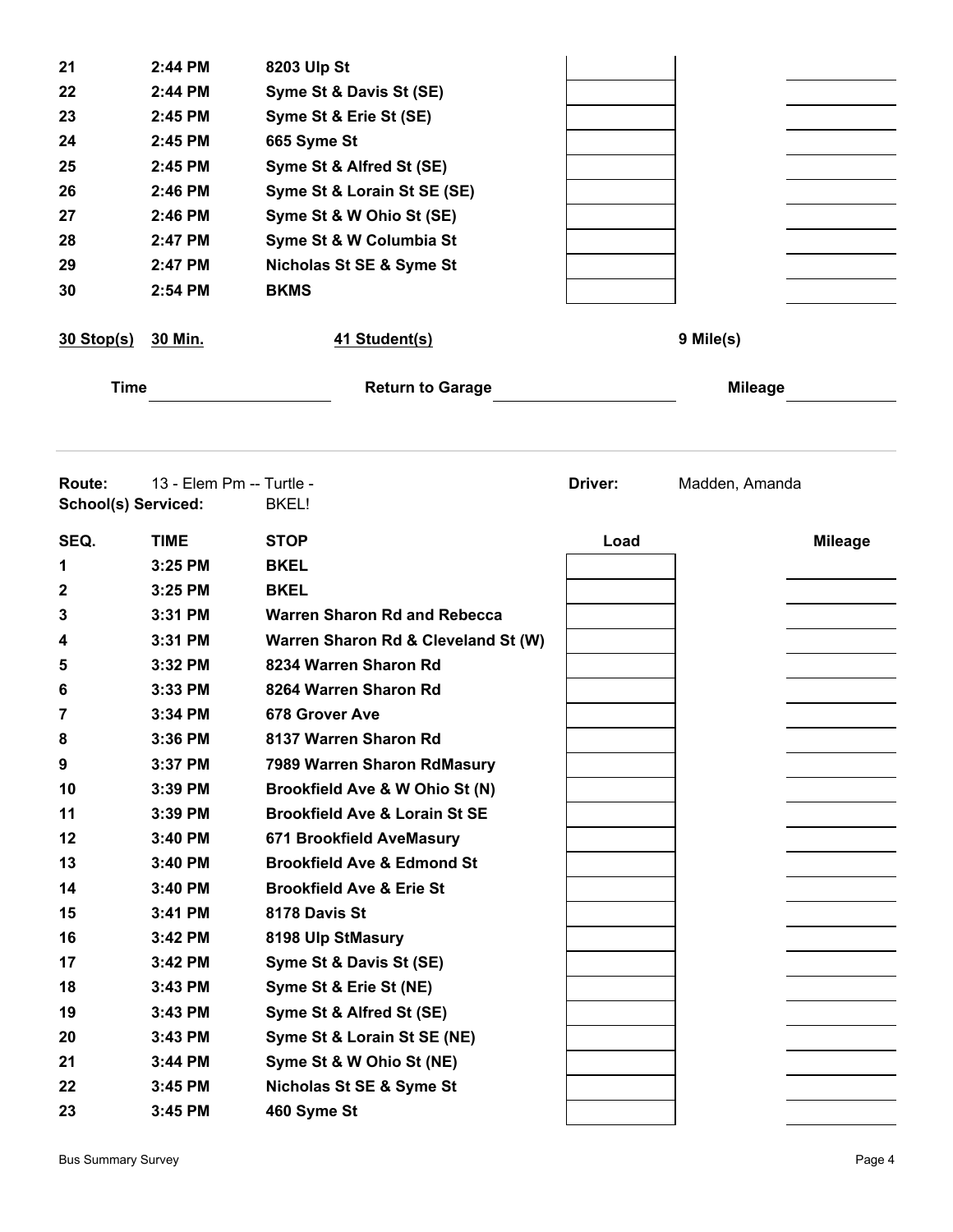| 23 Stop(s)<br>20 Min. | 78 Student(s)           | 6 Mile(s)      |
|-----------------------|-------------------------|----------------|
| Time                  | <b>Return to Garage</b> | <b>Mileage</b> |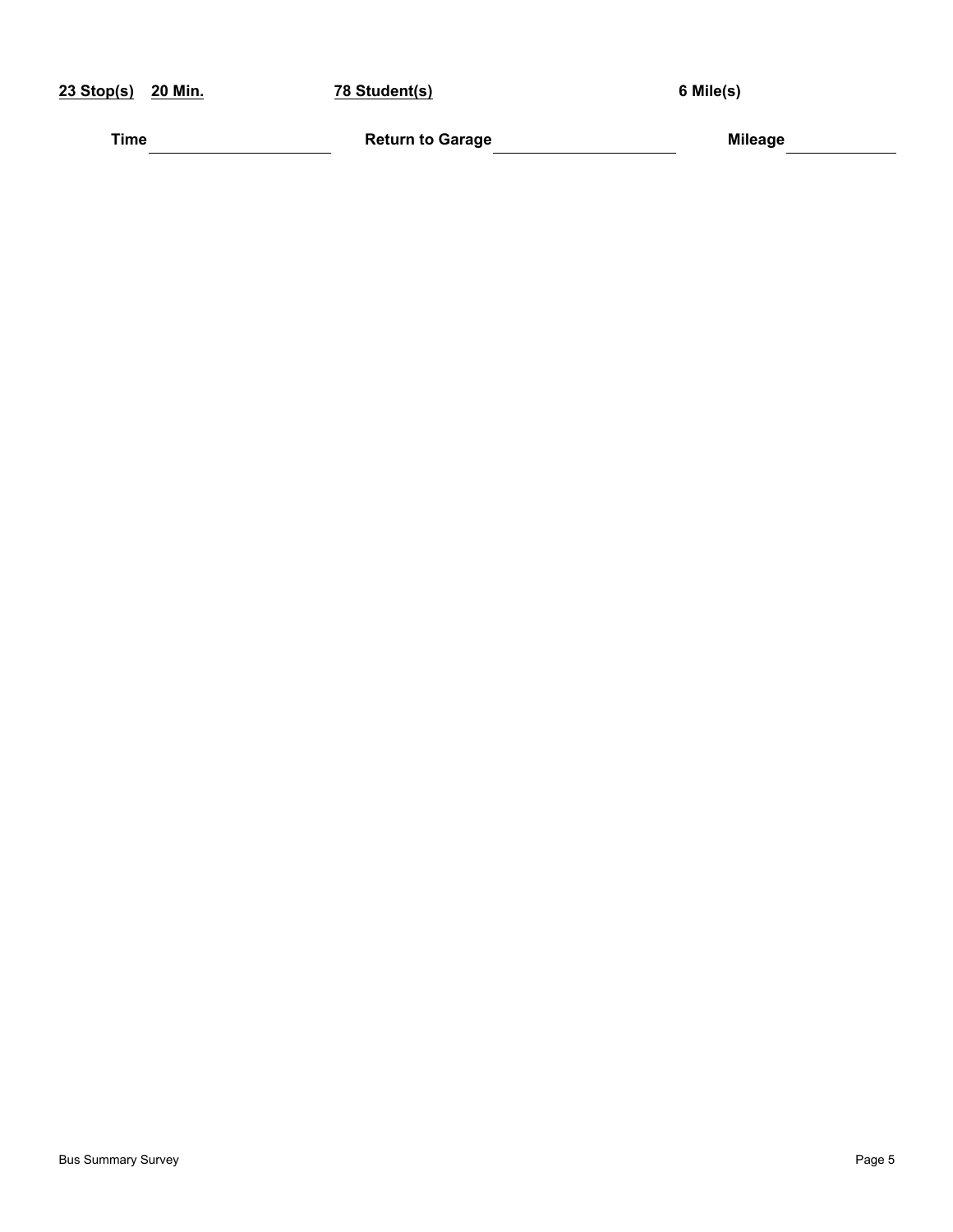| Route:<br>School(s) Serviced: | 16 - TCTC Am        | BKHS!JVS!                              | Driver:        |                |
|-------------------------------|---------------------|----------------------------------------|----------------|----------------|
| SEQ.                          | <b>TIME</b>         | <b>STOP</b>                            | Load           | <b>Mileage</b> |
| 1                             | 5:41 AM             | <b>Bus Garage</b>                      |                |                |
| 2                             | 5:47 AM             | 509 Albright Mckay Rd SE               |                |                |
| 3                             | 5:53 AM             | 5982 Merwin Chase Rd                   |                |                |
| 4                             | 6:01 AM             | 5626 King Graves Rd                    |                |                |
| 5                             | 6:15 AM             | 1806 Custer Orangeville Rd             |                |                |
| 6                             | 6:23 AM             | Superior St & W A St (NW)              |                |                |
| 7                             | 6:30 AM             | 665 Syme St                            |                |                |
| 8                             | 6:30 AM             | 711 Syme St                            |                |                |
| 9                             | 6:32 AM             | Addison Rd & Unknown (NW)              |                |                |
| 10                            | 6:33 AM             | 8216 Roberts St                        |                |                |
| 11                            | 6:37 AM             | 7845 3rd St                            |                |                |
| 12                            | 6:39 AM             | <b>Broadway St &amp; Rose Ave (NE)</b> |                |                |
| 13                            | 6:45 AM             | <b>BKHS</b>                            |                |                |
| 14                            | 6:51 AM             | <b>Brookfield Acres</b>                |                |                |
| 15                            | 7:14 AM             | <b>TCTC</b>                            |                |                |
| <u>15 Stop(s)</u>             | 93 Min.             | 19 Student(s)                          | 41 Mile(s)     |                |
| <b>Time</b>                   |                     | <b>Return to Garage</b>                | <b>Mileage</b> |                |
| Route:<br>School(s) Serviced: | 16 - TCTC Am Junior | BKHS!JVS!                              | Driver:        |                |
| SEQ.                          | TIME                | <b>STOP</b>                            | Load           | <b>Mileage</b> |
| 1                             | 6:04 AM             | <b>Bus Garage</b>                      |                |                |
| 2                             | 6:12 AM             | 5982 Merwin Chase Rd                   |                |                |
| 3                             | 6:23 AM             | 1806 Custer Orangeville Rd             |                |                |
| 4                             | 6:31 AM             | Superior St & W A St (NW)              |                |                |
| 5                             | 6:38 AM             | 665 Syme St                            |                |                |
| 6                             | 6:40 AM             | Addison Rd & Unknown (NW)              |                |                |
| 7                             | 6:45 AM             | <b>BKHS</b>                            |                |                |
| 8                             | 6:50 AM             | <b>Brookfield Acres</b>                |                |                |
| 9                             | 7:37 AM             | <b>TCTC</b>                            |                |                |
| $9$ Stop(s)                   | 93 Min.             | 41 Student(s)                          | 33 Mile(s)     |                |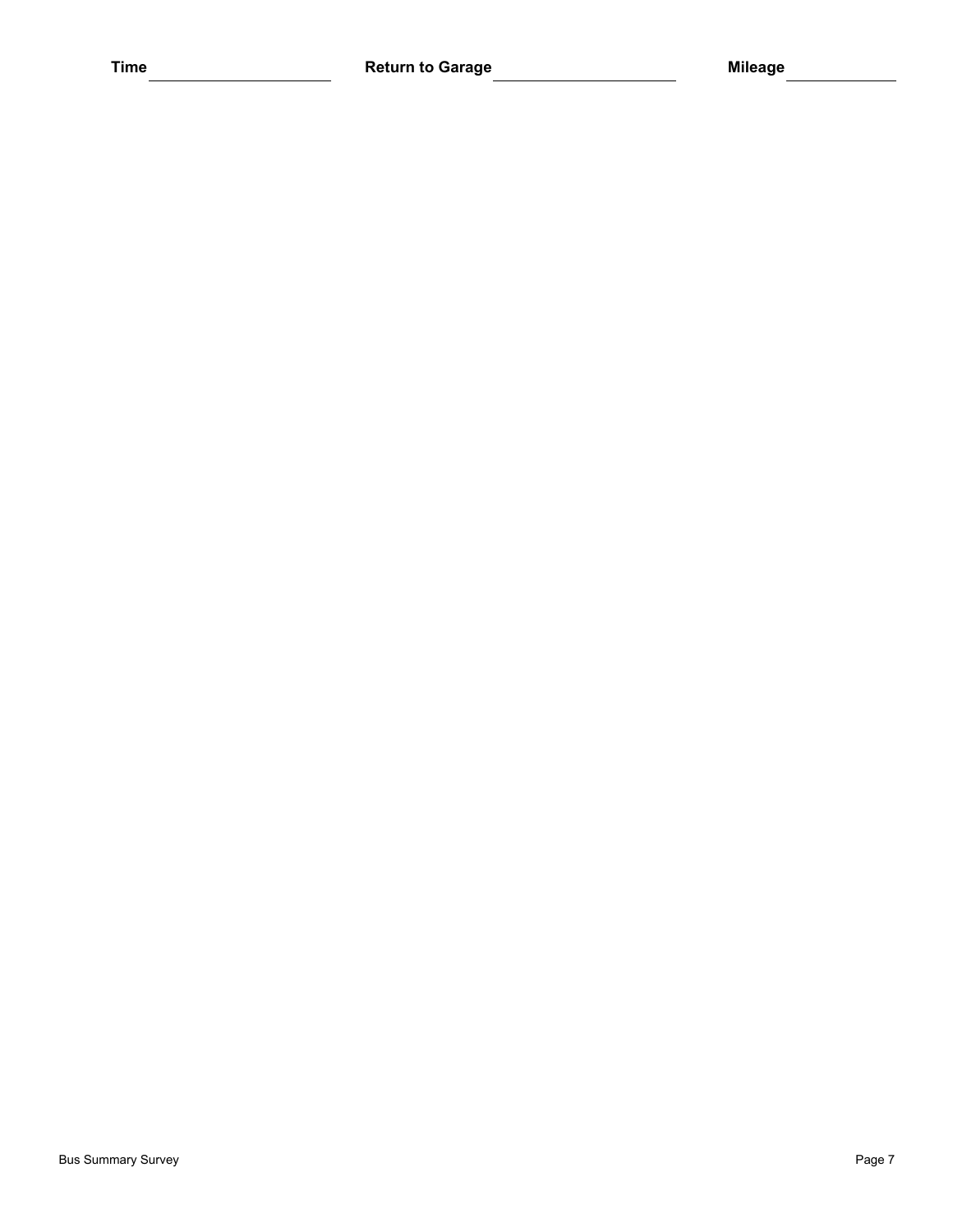**Vehicle:** 20 **Date:** 20 **Date:** 20 **Date:** 20 **Date:** 20 **Date:** 20 **Date:** 20 **Date:** 20 **Date:** 20 **Date:** 20 **Date:** 20 **Date:** 20 **Date:** 20 **Date:** 20 **Date:** 20 **Date:** 20 **Date:** 20 **Date:** 20 **Date:** 20 **Date:** 20

| Route:<br>School(s) Serviced:        | 20 - HS/MS Am -- Starfish - | BKHS!BKMS!                         | Driver:        |                |
|--------------------------------------|-----------------------------|------------------------------------|----------------|----------------|
| SEQ.                                 | <b>TIME</b>                 | <b>STOP</b>                        | Load           | <b>Mileage</b> |
| 1                                    | 7:05 AM                     | <b>Bus Garage, Brookfield</b>      |                |                |
| 2                                    | 7:07 AM                     | 6571 Warren Sharon Rd              |                |                |
| 3                                    | 7:08 AM                     | 404 Obermiyer Rd                   |                |                |
| 4                                    | 7:09 AM                     | 512 Obermiyer RdBrookfield         |                |                |
| 5                                    | 7:11 AM                     | 453 Collar Price Rd SE             |                |                |
| 6                                    | 7:12 AM                     | 332 Collar Price Rd SEBrookfield   |                |                |
| 7                                    | 7:16 AM                     | 769 Albright McKay Rd SEBrookfield |                |                |
| 8                                    | 7:18 AM                     | 509 Albright Mckay Rd SE           |                |                |
| 9                                    | 7:18 AM                     | 483 Albright McKay Rd SE           |                |                |
| 10                                   | 7:23 AM                     | <b>Brookfield Acres</b>            |                |                |
| 11                                   | 7:29 AM                     | 6168 Warren Sharon Rd              |                |                |
| 12                                   | 7:30 AM                     | 6466 Warren Sharon RdBrookfield    |                |                |
| 13                                   | 7:30 AM                     | 6512 Warren Sharon RdBrookfield    |                |                |
| 14                                   | 7:32 AM                     | 6862 Warren Sharon Rd              |                |                |
| 15                                   | 7:32 AM                     | 6888 Warren Sharon Rd              |                |                |
| 16                                   | 7:34 AM                     | <b>BKMS</b>                        |                |                |
| 17                                   | 7:35 AM                     | <b>BKHS</b>                        |                |                |
| 17 Stop(s)                           | 30 Min.                     | 45 Student(s)                      | 11 Mile(s)     |                |
| <b>Time</b>                          |                             | <b>Return to Garage</b>            | <b>Mileage</b> |                |
| Route:<br><b>School(s) Serviced:</b> | 20 - Elem Am -- Starfish -  |                                    | Driver:        |                |
|                                      |                             | BKEL!                              |                |                |
| SEQ.                                 | <b>TIME</b>                 | <b>STOP</b>                        | Load           | <b>Mileage</b> |
| 1                                    | 7:58 AM                     | <b>BKEL</b>                        |                |                |
| 2                                    | 8:00 AM                     | 538 Obermiyer Rd                   |                |                |
| 3                                    | 8:03 AM                     | 6323 Warren Sharon RdBrookfield    |                |                |
| 4                                    | 8:08 AM                     | 5611 Warren Sharon RdBrookfield    |                |                |
| 5                                    | 8:10 AM                     | <b>Brookfield Acres</b>            |                |                |
| 6                                    | 8:17 AM                     | 734 Albright McKay Rd SE           |                |                |
| 7                                    | 8:21 AM                     | 6168 Warren Sharon Rd              |                |                |
| 8                                    | 8:23 AM                     | Sunset and warren sharon rd        |                |                |
| 9                                    | 8:23 AM                     | 6484 Warren Sharon RdBrookfield    |                |                |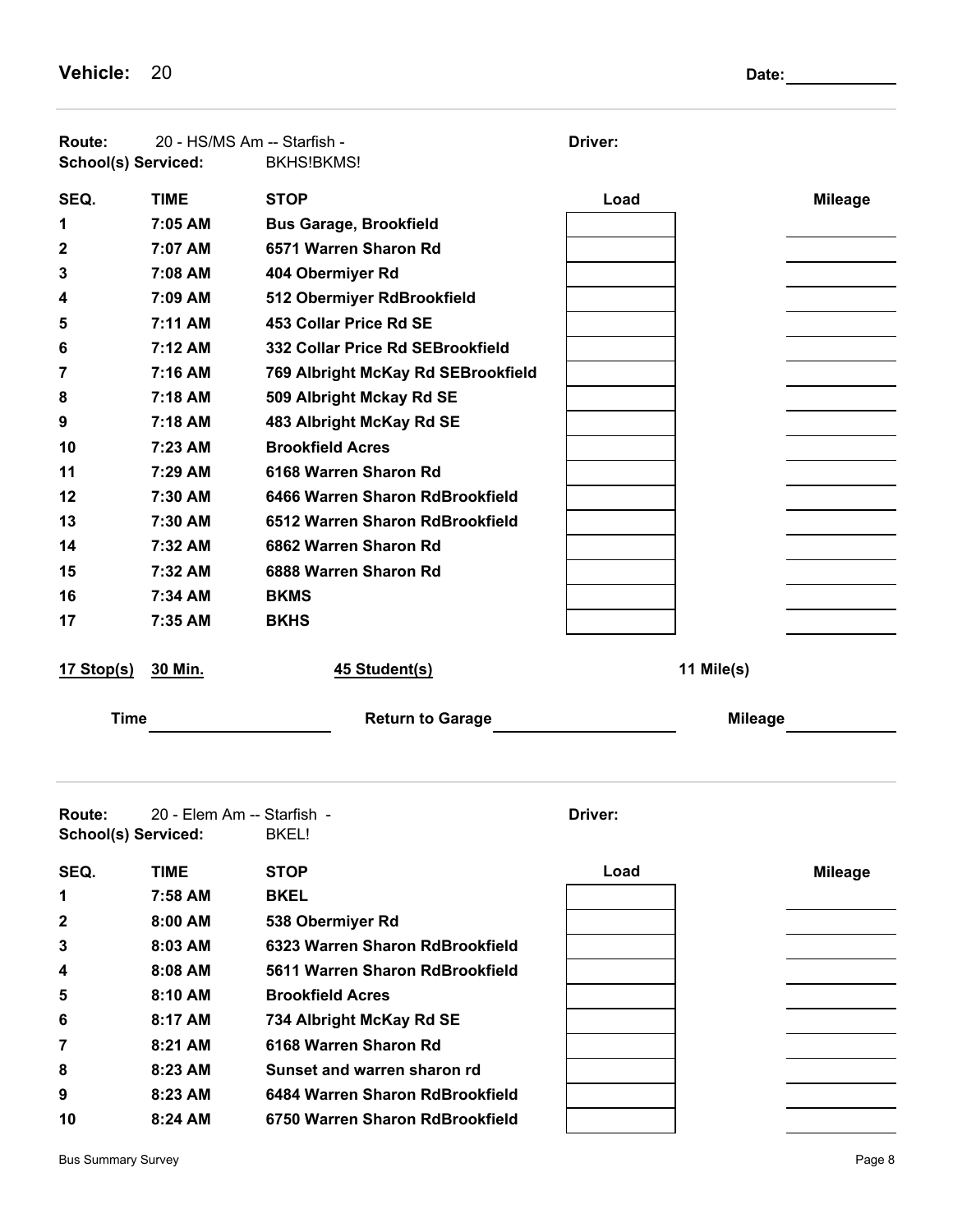| $8:25$ AM   |                                                                                       |                                           |                |
|-------------|---------------------------------------------------------------------------------------|-------------------------------------------|----------------|
|             | 6850 Warren Sharon Rd                                                                 |                                           |                |
| 8:25 AM     | 6888 Warren Sharon RdBrookfield                                                       |                                           |                |
| 8:26 AM     | 6891 Grove St                                                                         |                                           |                |
| 8:27 AM     | 6760 Wood St                                                                          |                                           |                |
| 8:27 AM     | 6802 Wood StBrookfield                                                                |                                           |                |
| 8:28 AM     | 480 State Route 7 SEBrookfield                                                        |                                           |                |
| 8:30 AM     | <b>BKEL</b>                                                                           |                                           |                |
|             | 36 Student(s)                                                                         |                                           | 13 Mile(s)     |
|             | <b>Return to Garage</b>                                                               |                                           | <b>Mileage</b> |
|             |                                                                                       |                                           |                |
|             |                                                                                       | Driver:                                   |                |
|             |                                                                                       |                                           |                |
| <b>TIME</b> | <b>STOP</b>                                                                           | Load                                      | <b>Mileage</b> |
| 2:25 PM     | <b>BKHS</b>                                                                           |                                           |                |
| 2:25 PM     | <b>BKMS</b>                                                                           |                                           |                |
| 2:28 PM     | 6571 Warren Sharon Rd                                                                 |                                           |                |
| 2:29 PM     | 404 Obermiyer Rd                                                                      |                                           |                |
| 2:30 PM     | 512 Obermiyer RdBrookfield                                                            |                                           |                |
| 2:32 PM     | 453 Collar Price Rd SE                                                                |                                           |                |
| 2:33 PM     | 332 Collar Price Rd SEBrookfield                                                      |                                           |                |
| 2:37 PM     | <b>Brookfield Acres</b>                                                               |                                           |                |
| 2:43 PM     | 769 Albright McKay Rd SEBrookfield                                                    |                                           |                |
| 2:45 PM     | 509 Albright Mckay Rd SE                                                              |                                           |                |
| 2:45 PM     | 483 Albright McKay Rd SE                                                              |                                           |                |
| 2:47 PM     | 6168 Warren Sharon Rd                                                                 |                                           |                |
| 2:48 PM     | 6466 Warren Sharon RdBrookfield                                                       |                                           |                |
| 2:49 PM     | 6512 Warren Sharon RdBrookfield                                                       |                                           |                |
| 2:50 PM     | 6862 Warren Sharon Rd                                                                 |                                           |                |
| 2:50 PM     | 6888 Warren Sharon Rd                                                                 |                                           |                |
| 2:51 PM     | 480 State Route 7 SE                                                                  |                                           |                |
| 2:53 PM     | <b>BKMS</b>                                                                           |                                           |                |
|             | 50 Student(s)                                                                         |                                           | 11 Mile(s)     |
|             |                                                                                       |                                           | <b>Mileage</b> |
|             | 32 Min.<br><b>Time</b><br><b>School(s) Serviced:</b><br><u>28 Min.</u><br><b>Time</b> | 20 - HS/MS Pm -- Starfish -<br>BKHS!BKMS! |                |

**Route:** 20 - Elem Pm -- Starfish - **Driver: Driver: Driver: School(s) Serviced:** BKEL!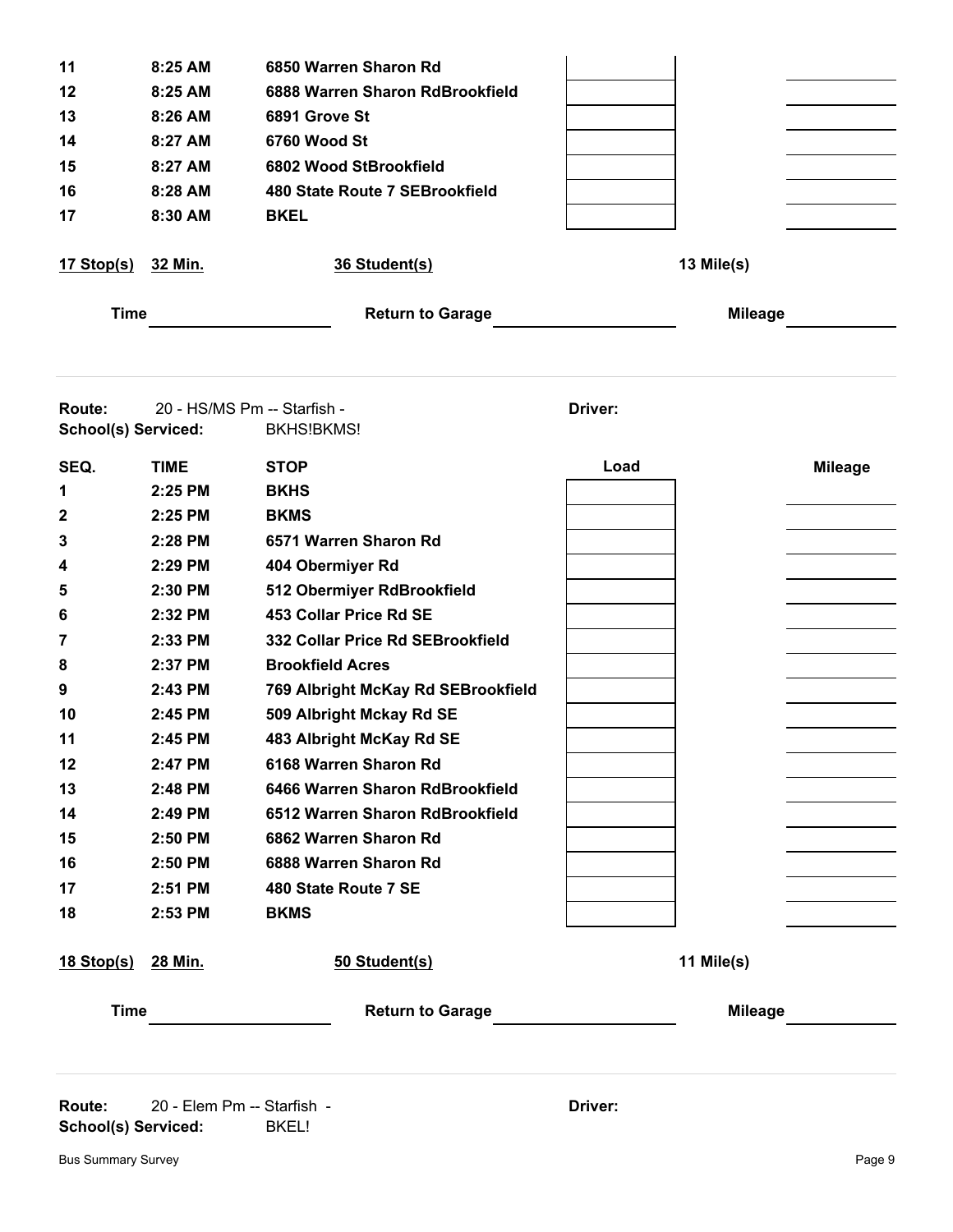| SEQ.         | <b>TIME</b> | <b>STOP</b>                     | Load | <b>Mileage</b> |
|--------------|-------------|---------------------------------|------|----------------|
| 1            | 3:20 PM     | <b>BKEL</b>                     |      |                |
| $\mathbf{2}$ | 3:22 PM     | 6891 Grove St                   |      |                |
| 3            | 3:23 PM     | 6802 Wood StBrookfield          |      |                |
| 4            | 3:25 PM     | 6760 Wood St                    |      |                |
| 5            | 3:26 PM     | 6850 Warren Sharon Rd           |      |                |
| 6            | 3:26 PM     | 6888 Warren Sharon RdBrookfield |      |                |
| 7            | $3:27$ PM   | 480 State Route 7 SEBrookfield  |      |                |
| 8            | 3:29 PM     | 538 Obermiyer Rd                |      |                |
| 9            | 3:32 PM     | 6323 Warren Sharon RdBrookfield |      |                |
| 10           | 3:37 PM     | 5611 Warren Sharon RdBrookfield |      |                |
| 11           | $3:38$ PM   | <b>Brookfield Acres</b>         |      |                |
| 12           | 3:44 PM     | 734 Albright McKay Rd SE        |      |                |
| 13           | $3:48$ PM   | 6168 Warren Sharon Rd           |      |                |
| 14           | $3:50$ PM   | Sunset and warren sharon rd     |      |                |
| 15           | 3:50 PM     | 6484 Warren Sharon RdBrookfield |      |                |
| 16           | 3:52 PM     | 6750 Warren Sharon RdBrookfield |      |                |
| 17           | 3:53 PM     | <b>Bus Garage</b>               |      |                |
| 17 Stop(s)   | 34 Min.     | 33 Student(s)                   |      | 13 Mile(s)     |
| <b>Time</b>  |             | <b>Return to Garage</b>         |      | <b>Mileage</b> |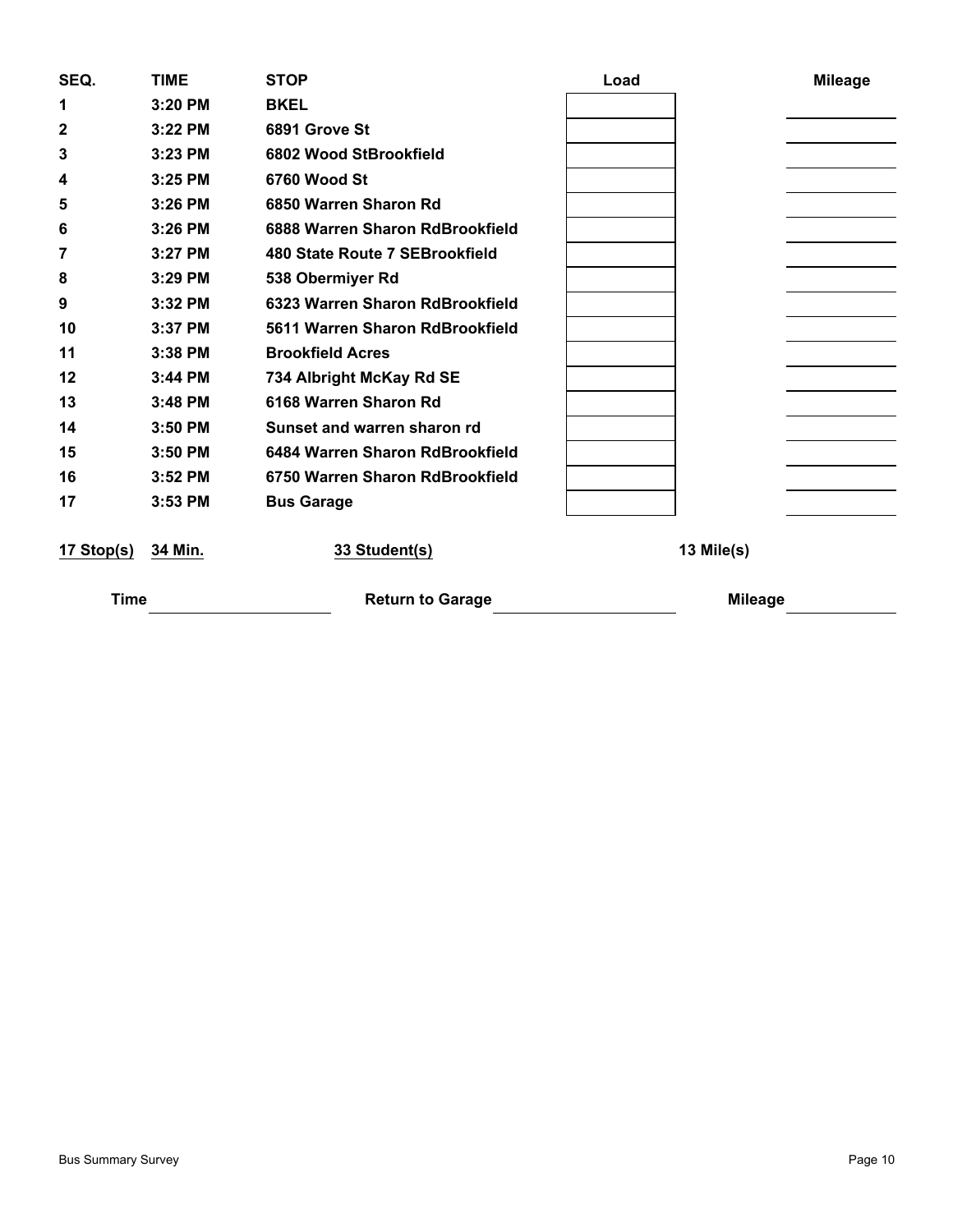**Vehicle:** 21 **Date:** 21 **Date:** 21

| <b>Route:</b><br><b>School(s) Serviced:</b> | 21 - HS/MS Am -- Penquin - | <b>BKHS!BKMS!</b>                   | Driver: | Pryor, Scott   |                |
|---------------------------------------------|----------------------------|-------------------------------------|---------|----------------|----------------|
| SEQ.                                        | <b>TIME</b>                | <b>STOP</b>                         | Load    |                | <b>Mileage</b> |
| 1                                           | 6:48 AM                    | <b>Bus Garage, Brookfield</b>       |         |                |                |
| 2                                           | 6:53 AM                    | 803 Albright McKay Rd NE            |         |                |                |
| 3                                           | 6:53 AM                    | 810 Albright McKay Rd NEBrookfield  |         |                |                |
| 4                                           | $6:55$ AM                  | 6115 Merwin Chase Rd                |         |                |                |
| 5                                           | 6:56 AM                    | 5992 Merwin Chase Rd                |         |                |                |
| 6                                           | 6:59 AM                    | 1298 Warner Rd NEBrookfield         |         |                |                |
| 7                                           | 7:01 AM                    | 5709 Amy Boyle Rd NEBrookfield      |         |                |                |
| 8                                           | 7:02 AM                    | 5861 Amy Boyle Rd NE                |         |                |                |
| 9                                           | 7:06 AM                    | Albright McKay Rd NE & Jacqueline D |         |                |                |
| 10                                          | 7:11 AM                    | 6652 King Graves Rd                 |         |                |                |
| 11                                          | 7:18 AM                    | 6400 Merwin Chase RdBrookfield      |         |                |                |
| 12                                          | 7:19 AM                    | 6452 Merwin Chase Rd                |         |                |                |
| 13                                          | $7:22$ AM                  | Wyngate Dr & State Route 7 (SW)     |         |                |                |
| 14                                          | $7:24$ AM                  | 847 State Route 7 NE                |         |                |                |
| 15                                          | 7:28 AM                    | 860 Crestwood Dr NE                 |         |                |                |
| 16                                          | 7:29 AM                    | Crestwood Dr NE & Wildwood Dr (SE)  |         |                |                |
| 17                                          | 7:30 AM                    | 7325 Northview Dr                   |         |                |                |
| 18                                          | 7:30 AM                    | 7307 Northview Dr                   |         |                |                |
| 19                                          | 7:39 AM                    | Addison Rd & Wahabe Ct (NW)         |         |                |                |
| 20                                          | 7:40 AM                    | Addison Rd & Unknown (NW)           |         |                |                |
| 21                                          | 7:40 AM                    | Addison Rd & Unknown (NW)           |         |                |                |
| 22                                          | 7:44 AM                    | <b>BKHS</b>                         |         |                |                |
| 23                                          | 7:45 AM                    | <b>BKMS</b>                         |         |                |                |
| 23 Stop(s) 57 Min.                          |                            | 44 Student(s)                       |         | 21 Mile(s)     |                |
| <b>Time</b>                                 |                            | <b>Return to Garage</b>             |         | <b>Mileage</b> |                |
|                                             |                            |                                     |         |                |                |
| Route:<br><b>School(s) Serviced:</b>        | 21 - Elem Am -- Penguin -  | BKEL!                               | Driver: | Pryor, Scott   |                |
| SEQ.                                        | <b>TIME</b>                | <b>STOP</b>                         | Load    |                | <b>Mileage</b> |
| 1                                           | 7:50 AM                    | <b>BKHS</b>                         |         |                |                |
| 2                                           | 7:54 AM                    | 787 Albright McKay Rd NEBrookfield  |         |                |                |
| 3                                           | 7:57 AM                    | 6115 Merwin Chase RdBrookfield      |         |                |                |
| 4                                           | 7:58 AM                    | 5992 Merwin Chase Rd                |         |                |                |
|                                             |                            |                                     |         |                |                |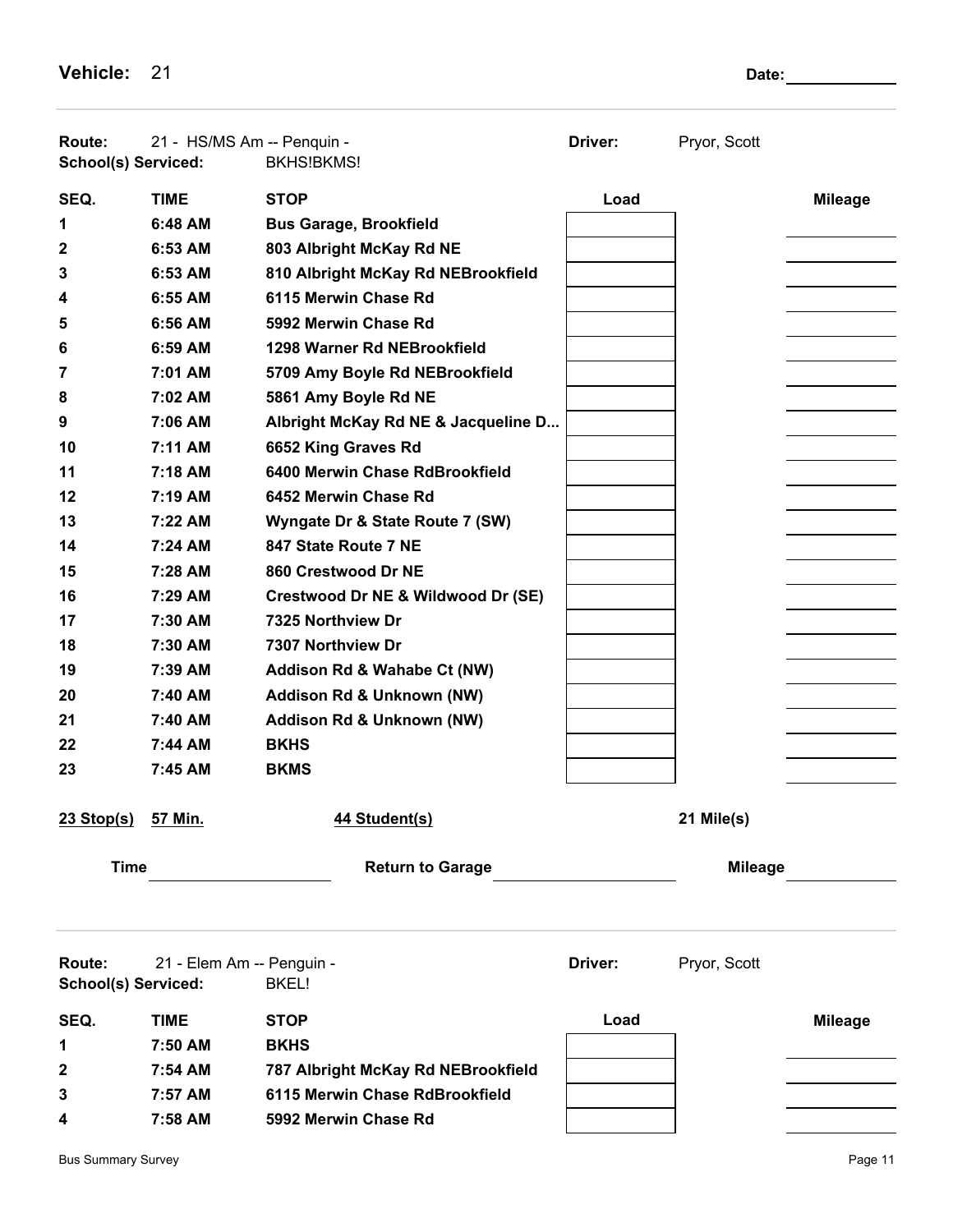| 5                 | $8:00$ AM | 1298 Warner Rd NEBrookfield         |                |  |
|-------------------|-----------|-------------------------------------|----------------|--|
| 6                 | 8:07 AM   | 6211 Amy Boyle Rd NE                |                |  |
| 7                 | $8:08$ AM | Albright McKay Rd NE & Jacqueline D |                |  |
| 8                 | 8:08 AM   | 1700 Albright McKay Rd NE           |                |  |
| 9                 | 8:15 AM   | 5680 King Graves Rd                 |                |  |
| 10                | 8:22 AM   | 6428 King Graves Rd                 |                |  |
| 11                | 8:29 AM   | State Route 7 & Wyngate Dr (SW)     |                |  |
| 12                | 8:30 AM   | 861 State Route 7 NE                |                |  |
| 13                | 8:31 AM   | 665 State Route 7 NE                |                |  |
| 14                | 8:35 AM   | 891 Crestwood Dr NE                 |                |  |
| 15                | 8:37 AM   | 7349 Northview Dr                   |                |  |
| 16                | 8:37 AM   | 7325 Northview Dr                   |                |  |
| 17                | 8:38 AM   | 823 Valley View Dr                  |                |  |
| 18                | 8:41 AM   | <b>BKEL</b>                         |                |  |
| <u>18 Stop(s)</u> | 52 Min.   | 32 Student(s)                       | 19 Mile(s)     |  |
| <b>Time</b>       |           | <b>Return to Garage</b>             | <b>Mileage</b> |  |

**Route:** 21 - HS/MS Pm -- Penguin - **Driver:** Pryor, Scott **School(s) Serviced:** BKHS!BKMS! **SEQ. TIME STOP Load Mileage 2:25 PM BKMS 2:25 PM BKHS 2:29 PM Addison Rd & Wahabe Ct (NW) 2:30 PM Addison Rd & Unknown (NW) 2:30 PM Addison Rd & Unknown (NW) 2:38 PM 860 Crestwood Dr NE 2:39 PM Crestwood Dr NE & Wildwood Dr (SE) 2:40 PM 7325 Northview Dr 2:40 PM 7307 Northview Dr 2:48 PM 803 Albright McKay Rd NE 2:48 PM 810 Albright McKay Rd NEBrookfield 2:51 PM 6115 Merwin Chase Rd 2:52 PM 5992 Merwin Chase Rd 2:55 PM 1298 Warner Rd NEBrookfield 2:57 PM 5709 Amy Boyle Rd NEBrookfield 2:58 PM 5861 Amy Boyle Rd NE 3:01 PM Albright McKay Rd NE & Jacqueline D... 3:06 PM 6652 King Graves Rd 3:14 PM 6400 Merwin Chase RdBrookfield**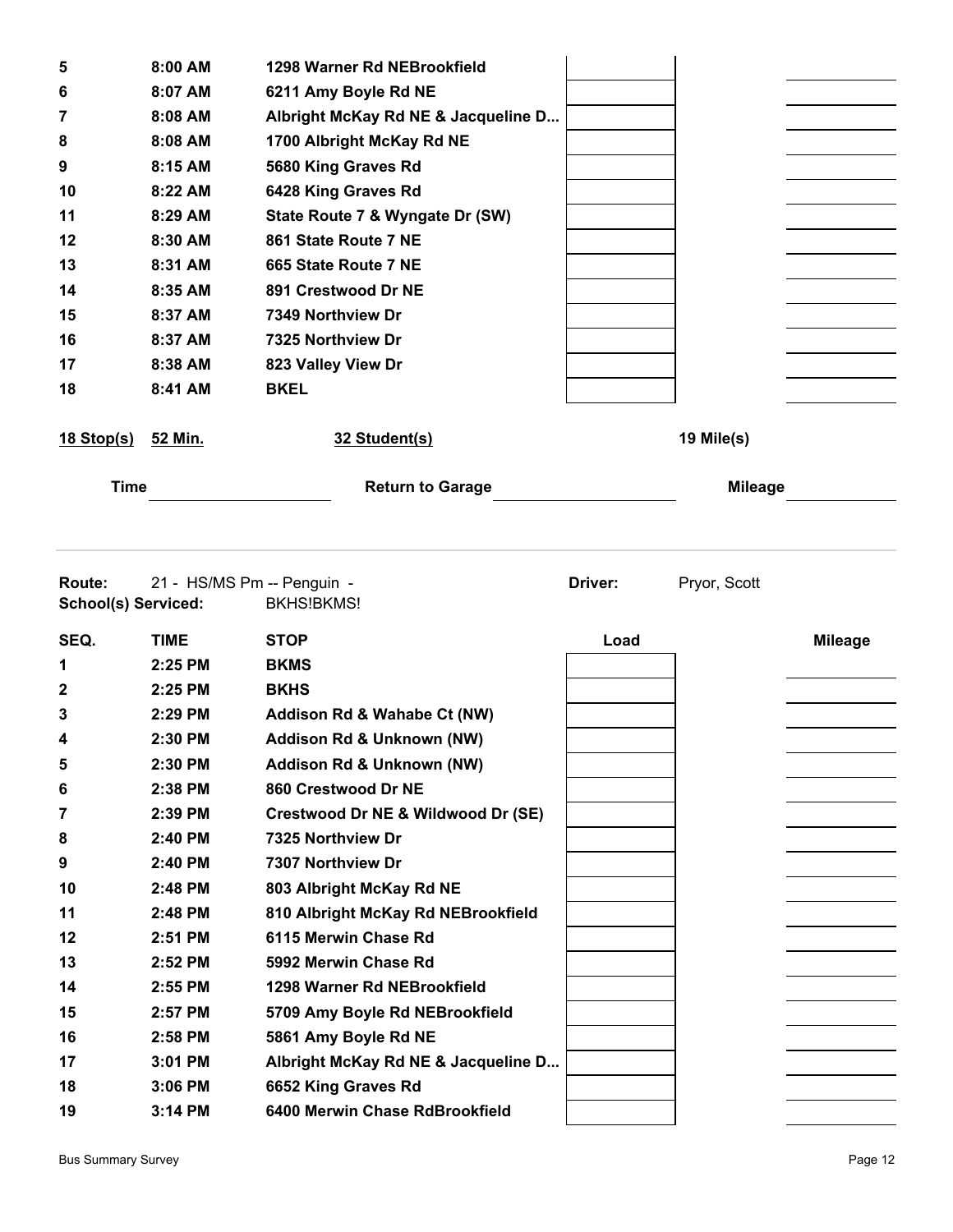| 20<br>21<br>22<br>23                 | 3:15 PM<br>3:19 PM<br>3:21 PM<br>3:24 PM | 6452 Merwin Chase Rd<br>Wyngate Dr & State Route 7 (SW)<br>847 State Route 7 NE<br><b>BKMS</b> |         |                |                |
|--------------------------------------|------------------------------------------|------------------------------------------------------------------------------------------------|---------|----------------|----------------|
| <u>23 Stop(s)</u>                    | <u>59 Min.</u>                           | 52 Student(s)                                                                                  |         | 22 Mile(s)     |                |
| <b>Time</b>                          |                                          | <b>Return to Garage</b>                                                                        |         | <b>Mileage</b> |                |
| Route:<br><b>School(s) Serviced:</b> |                                          | 21 - Elem Pm -- Penguin -<br><b>BKEL!</b>                                                      | Driver: | Pryor, Scott   |                |
| SEQ.                                 | <b>TIME</b>                              | <b>STOP</b>                                                                                    | Load    |                | <b>Mileage</b> |
| 1                                    | 3:25 PM                                  | <b>BKEL</b>                                                                                    |         |                |                |
| 2                                    | 3:29 PM                                  | 891 Crestwood Dr NE                                                                            |         |                |                |
| 3                                    | 3:31 PM                                  | 7349 Northview Dr                                                                              |         |                |                |
| 4                                    | 3:31 PM                                  | 7325 Northview Dr                                                                              |         |                |                |
| 5                                    | 3:32 PM                                  | 823 Valley View Dr                                                                             |         |                |                |
| 6                                    | 3:39 PM                                  | 787 Albright McKay Rd NEBrookfield                                                             |         |                |                |
| 7                                    | 3:42 PM                                  | 6115 Merwin Chase RdBrookfield                                                                 |         |                |                |
| 8                                    | 3:43 PM                                  | 5992 Merwin Chase Rd                                                                           |         |                |                |
| 9                                    | 3:45 PM                                  | 1298 Warner Rd NEBrookfield                                                                    |         |                |                |
| 10                                   | 3:52 PM                                  | 6211 Amy Boyle Rd NE                                                                           |         |                |                |
| 11                                   | 3:53 PM                                  | Albright McKay Rd NE & Jacqueline D                                                            |         |                |                |
| 12                                   | 3:53 PM                                  | 1700 Albright McKay Rd NE                                                                      |         |                |                |
| 13                                   | 3:58 PM                                  | 5680 King Graves Rd                                                                            |         |                |                |
| 14                                   | 4:03 PM                                  | 6428 King Graves Rd                                                                            |         |                |                |
| 15                                   | 4:09 PM                                  | State Route 7 & Wyngate Dr (SW)                                                                |         |                |                |
| 16                                   | 4:10 PM                                  | 861 State Route 7 NE                                                                           |         |                |                |
| 17                                   | 4:11 PM                                  | 665 State Route 7 NE                                                                           |         |                |                |
| 18                                   | 4:12 PM                                  | <b>Bus Garage</b>                                                                              |         |                |                |
| <u>18 Stop(s)</u>                    | 48 Min.                                  | 30 Student(s)                                                                                  |         | 17 Mile(s)     |                |
| <b>Time</b>                          |                                          | <b>Return to Garage</b>                                                                        |         | <b>Mileage</b> |                |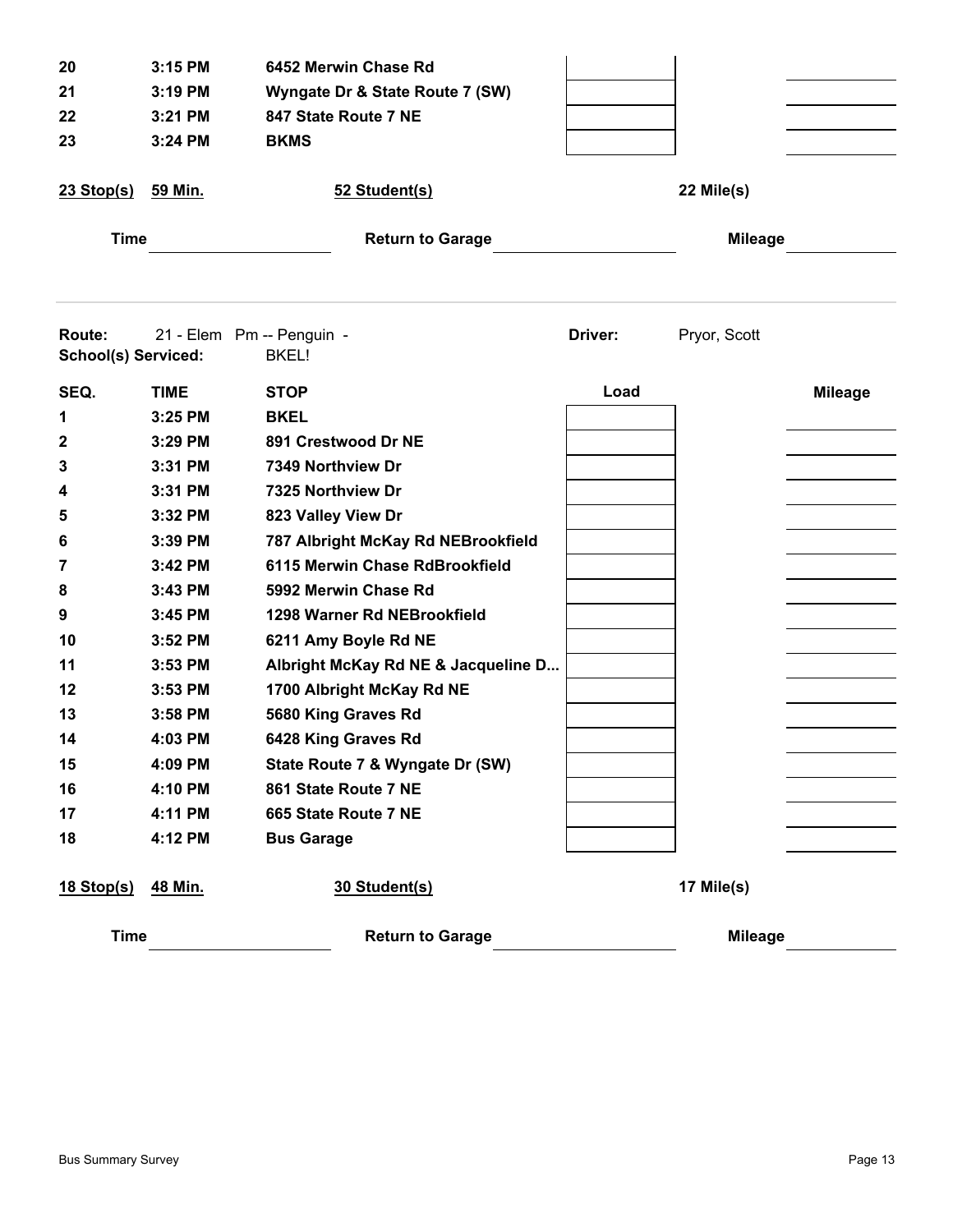**Vehicle:** 22 **Date:** 22 **Date:** 22 **Date:** 22 **Date:** 22 **Date:** 22 **Date:** 22 **Date:** 22 **Date:** 22 **Date:** 22 **Date:** 22 **Date:** 22 **Date:** 22 **Date:** 22 **Date:** 22 **Date:** 22 **Date:** 22 **Date:** 22 **Date:** 22 **Date:** 22

| Route:<br><b>School(s) Serviced:</b> | 22 - HS/MS Am -- Bigfoot | BKHS!BKMS!                            | Driver: | Stearns, Ken |                |
|--------------------------------------|--------------------------|---------------------------------------|---------|--------------|----------------|
| SEQ.                                 | <b>TIME</b>              | <b>STOP</b>                           | Load    |              | <b>Mileage</b> |
| 1                                    | 6:44 AM                  | <b>Bus Garage</b>                     |         |              |                |
| 2                                    | 6:50 AM                  | 786 Yankee Run Rd                     |         |              |                |
| 3                                    | 6:50 AM                  | 810 Yankee Run Rd                     |         |              |                |
| 4                                    | 6:52 AM                  | 821 Yankee Run Rd                     |         |              |                |
| 5                                    | 6:54 AM                  | 1092 Yankee Run Rd                    |         |              |                |
| 6                                    | 6:56 AM                  | 1432 Yankee Run Rd                    |         |              |                |
| 7                                    | 6:59 AM                  | 1705 Custer Orangeville Rd            |         |              |                |
| 8                                    | 7:07 AM                  | 2601 Orangeville Rd                   |         |              |                |
| 9                                    | 7:15 AM                  | 1949 Custer Orangeville Rd            |         |              |                |
| 10                                   | 7:15 AM                  | 1921 Custer Orangeville Rd            |         |              |                |
| 11                                   | 7:16 AM                  | 2308 Sharon Hogue Rd                  |         |              |                |
| 12                                   | 7:17 AM                  | 1992 Sharon Hogue Rd                  |         |              |                |
| 13                                   | 7:18 AM                  | 1801 Sharon Hogue Rd                  |         |              |                |
| 14                                   | 7:19 AM                  | 1764 Sharon Hogue Rd                  |         |              |                |
| 15                                   | 7:19 AM                  | 1706 Sharon Hogue Rd                  |         |              |                |
| 16                                   | 7:20 AM                  | 1654 Sharon Hogue Rd Apt 1            |         |              |                |
| 17                                   | 7:20 AM                  | 1571 Sharon Hogue Rd                  |         |              |                |
| 18                                   | 7:21 AM                  | 1360 Sharon Hogue Rd                  |         |              |                |
| 19                                   | 7:22 AM                  | 1196 Sharon Hogue Rd                  |         |              |                |
| 20                                   | 7:23 AM                  | 8029 Superior St                      |         |              |                |
| 21                                   | 7:23 AM                  | 8039 Superior St                      |         |              |                |
| 22                                   | 7:24 AM                  | <b>Superior St &amp; Gold St (SW)</b> |         |              |                |
| 23                                   | 7:24 AM                  | 8134 Superior St                      |         |              |                |
| 24                                   | 7:25 AM                  | 8159 Superior St                      |         |              |                |
| 25                                   | 7:25 AM                  | 8230 Superior St                      |         |              |                |
| 26                                   | 7:25 AM                  | Superior St & W A St (SW)             |         |              |                |
| 27                                   | 7:26 AM                  | 8270 Superior St                      |         |              |                |
| 28                                   | 7:26 AM                  | 1052 N Stateline Rd                   |         |              |                |
| 29                                   | 7:27 AM                  | 978 N Stateline Rd                    |         |              |                |
| 30                                   | 7:28 AM                  | 968 N Stateline Rd                    |         |              |                |
| 31                                   | 7:30 AM                  | Boyd St NE & Diamond St (NW)          |         |              |                |
| 32                                   | 7:30 AM                  | Boyd St NE & Atlantic St (NW)         |         |              |                |
| 33                                   | 7:31 AM                  | Boyd St NE & Meek St (NW)             |         |              |                |
| 34                                   | 7:32 AM                  | Meek St & Grover Ave (NW)             |         |              |                |
| 35                                   | 7:32 AM                  | Meek St & Gaylord Ave (NW)            |         |              |                |
| 36                                   | 7:34 AM                  | 8077 W Lincoln St NE                  |         |              |                |
| 37                                   | 7:35 AM                  | 8036 W Lincoln St NE                  |         |              |                |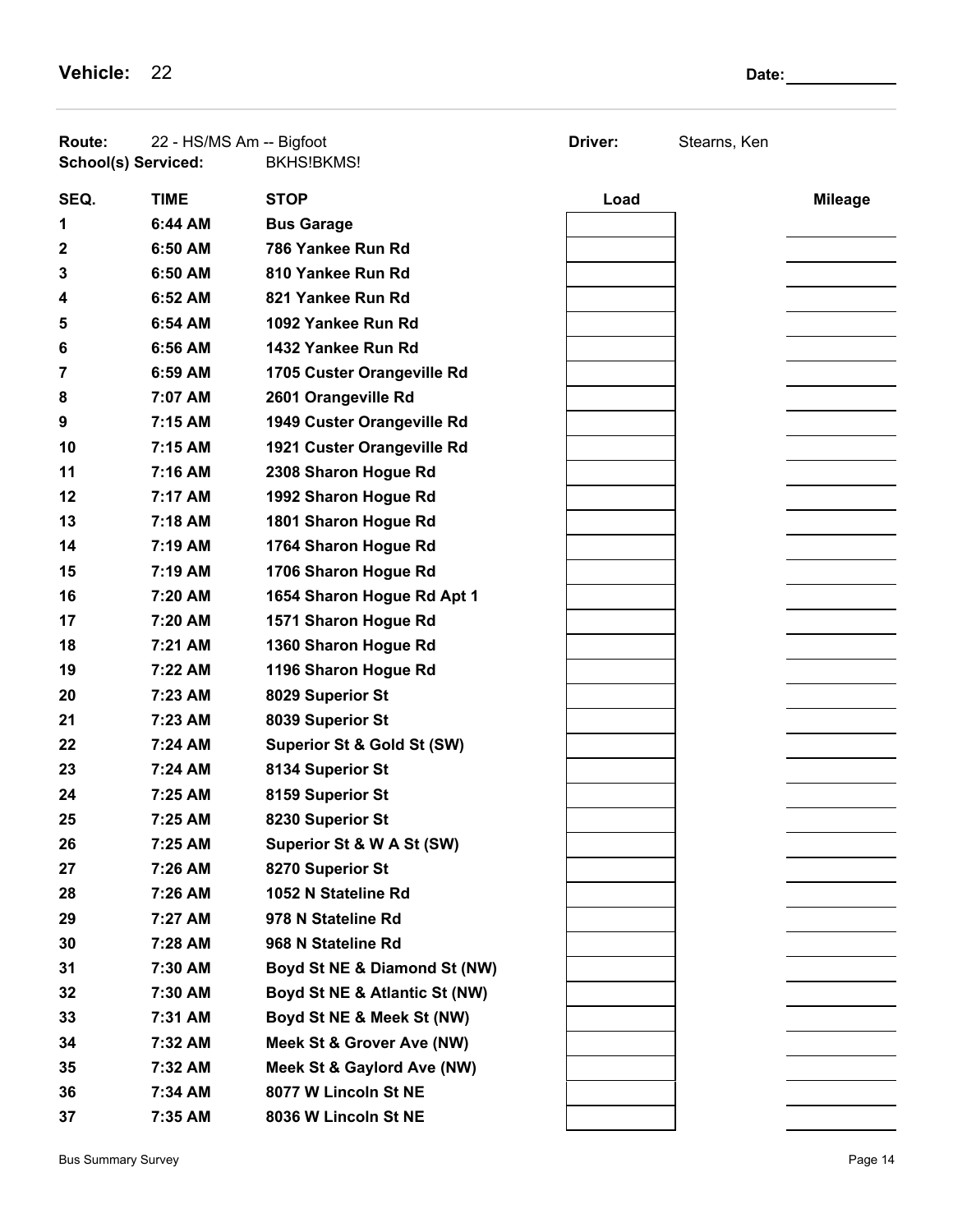| 38<br>39<br>40<br>41<br>42<br>43<br>44 | 7:36 AM<br>7:37 AM<br>7:37 AM<br>7:38 AM<br>7:39 AM<br>7:44 AM<br>7:45 AM | 7954 W Lincoln St NE<br>7807 W Lincoln St NE<br>7771 W Lincoln St NE<br>775 Yankee Run Rd<br>755 Yankee Run Rd<br><b>BKHS</b><br><b>BKMS</b> |         |                |                |
|----------------------------------------|---------------------------------------------------------------------------|----------------------------------------------------------------------------------------------------------------------------------------------|---------|----------------|----------------|
| <u>44 Stop(s)</u>                      | 60 Min.                                                                   | 66 Student(s)                                                                                                                                |         | 19 Mile(s)     |                |
| <b>Time</b>                            |                                                                           | <b>Return to Garage</b>                                                                                                                      |         | <b>Mileage</b> |                |
| Route:<br><b>School(s) Serviced:</b>   |                                                                           | 22 - Elem Am -- Bigfoot -<br><b>BKEL!</b>                                                                                                    | Driver: | Stearns, Ken   |                |
| SEQ.                                   | <b>TIME</b>                                                               | <b>STOP</b>                                                                                                                                  | Load    |                | <b>Mileage</b> |
| 1                                      | 7:41 AM                                                                   | <b>BKEL</b>                                                                                                                                  |         |                |                |
| 2                                      | 7:59 AM                                                                   | 2601 Orangeville Rd                                                                                                                          |         |                |                |
| 3                                      | 8:10 AM                                                                   | 1801 Sharon Hogue Rd                                                                                                                         |         |                |                |
| 4                                      | 8:11 AM                                                                   | 1652 Sharon Hogue Rd                                                                                                                         |         |                |                |
| 5                                      | 8:14 AM                                                                   | 1225 Sharon Hogue RdMasury                                                                                                                   |         |                |                |
| 6                                      | 8:15 AM                                                                   | 8029 Superior StMasury                                                                                                                       |         |                |                |
| 7                                      | 8:16 AM                                                                   | 8039 Superior StMasury                                                                                                                       |         |                |                |
| 8                                      | 8:16 AM                                                                   | 8183 Superior St                                                                                                                             |         |                |                |
| 9                                      | 8:17 AM                                                                   | <b>Superior St &amp; W A St</b>                                                                                                              |         |                |                |
| 10                                     | 8:17 AM                                                                   | 8270 Superior StMasury                                                                                                                       |         |                |                |
| 11                                     | 8:20 AM                                                                   | 968 N Stateline RdMasury                                                                                                                     |         |                |                |
| 12                                     | 8:20 AM                                                                   | W Lincoln St NE & Taylor Ave (NE)                                                                                                            |         |                |                |
| 13                                     | 8:21 AM                                                                   | 915 Linden Ave                                                                                                                               |         |                |                |
| 14                                     | 8:22 AM                                                                   | Boyd St NE & Diamond St (NW)                                                                                                                 |         |                |                |
| 15                                     | 8:22 AM                                                                   | Boyd St NE & Atlantic St (NW)                                                                                                                |         |                |                |
| 16                                     | 8:23 AM                                                                   | <b>Atlantic St &amp; Linden Ave (NW)</b>                                                                                                     |         |                |                |
| 17                                     | 8:25 AM                                                                   | Meek St & Kimberly Ave (NW)                                                                                                                  |         |                |                |
| 18                                     | 8:25 AM                                                                   | Meek St & Gaylord Ave (SW)                                                                                                                   |         |                |                |
| 19                                     | 8:28 AM                                                                   | 934 N Stateline RdMasury                                                                                                                     |         |                |                |
| 20                                     | 8:29 AM                                                                   | 8036 W Lincoln St NE                                                                                                                         |         |                |                |
| 21                                     | 8:30 AM                                                                   | <b>BKEL</b>                                                                                                                                  |         |                |                |
| <u>21 Stop(s)</u>                      | 48 Min.                                                                   | 34 Student(s)                                                                                                                                |         | 15 Mile(s)     |                |
| <b>Time</b>                            |                                                                           | <b>Return to Garage</b>                                                                                                                      |         | <b>Mileage</b> |                |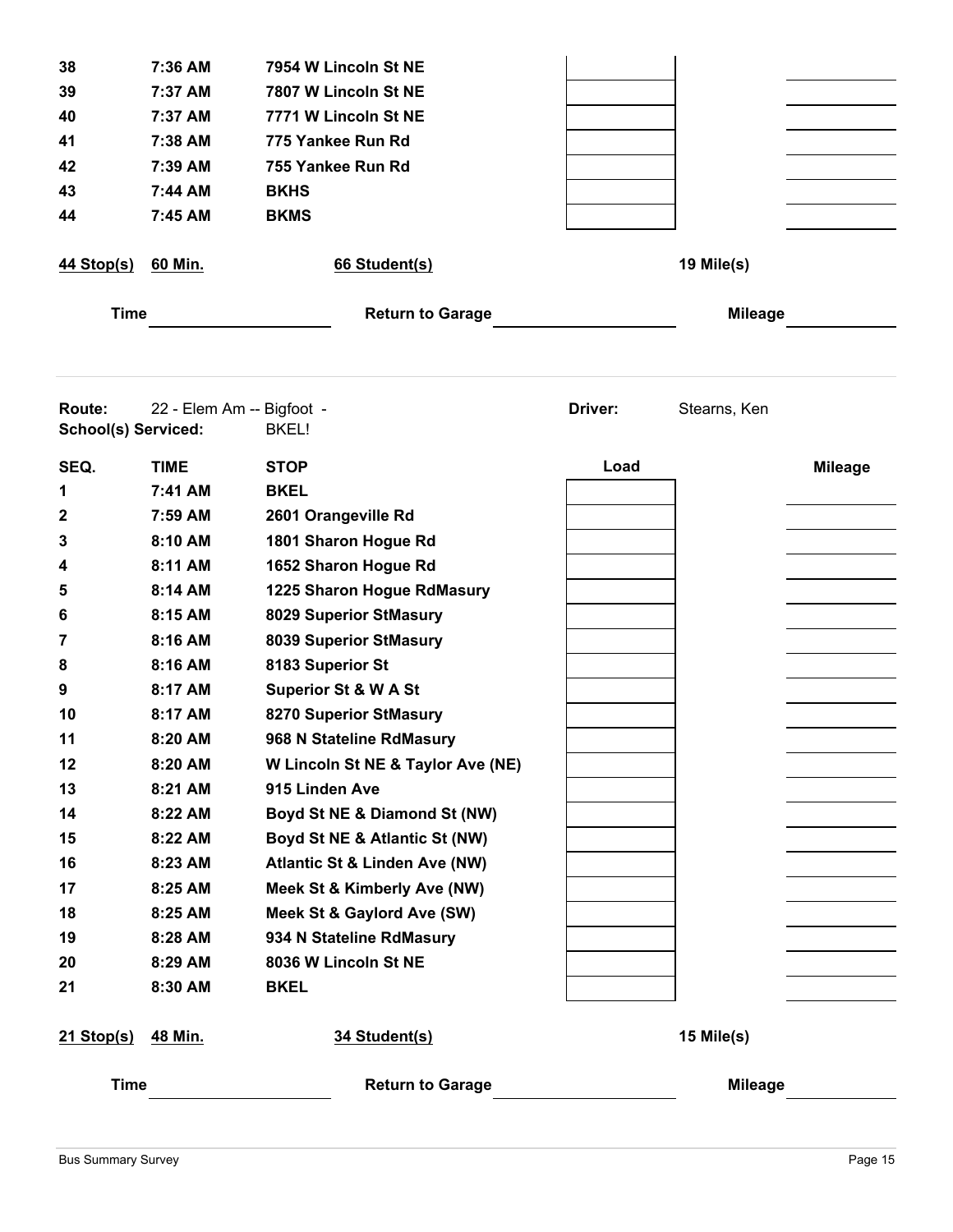| <b>Route:</b><br>School(s) Serviced: | 22 - Elem Pm -- Bigfoot - | <b>BKEL!</b>                             | Driver: | Stearns, Ken   |                |
|--------------------------------------|---------------------------|------------------------------------------|---------|----------------|----------------|
| SEQ.                                 | <b>TIME</b>               | <b>STOP</b>                              | Load    |                | <b>Mileage</b> |
| 1                                    | $3:25$ PM                 | <b>BKEL</b>                              |         |                |                |
| $\mathbf{2}$                         | 3:32 PM                   | Yankee Run Rd & Oak Dr (SE)              |         |                |                |
| 3                                    | 3:42 PM                   | 2601 Orangeville Rd                      |         |                |                |
| 4                                    | 3:53 PM                   | 1801 Sharon Hogue Rd                     |         |                |                |
| 5                                    | 3:54 PM                   | 1652 Sharon Hogue Rd                     |         |                |                |
| 6                                    | 3:57 PM                   | 1225 Sharon Hogue RdMasury               |         |                |                |
| 7                                    | $3:59$ PM                 | 8029 Superior StMasury                   |         |                |                |
| 8                                    | $3:59$ PM                 | 8039 Superior StMasury                   |         |                |                |
| 9                                    | 4:00 PM                   | 8183 Superior St                         |         |                |                |
| 10                                   | 4:00 PM                   | <b>Superior St &amp; W A St</b>          |         |                |                |
| 11                                   | 4:00 PM                   | 8270 Superior StMasury                   |         |                |                |
| 12                                   | 4:02 PM                   | 968 N Stateline RdMasury                 |         |                |                |
| 13                                   | 4:02 PM                   | W Lincoln St NE & Taylor Ave (NE)        |         |                |                |
| 14                                   | 4:03 PM                   | 915 Linden Ave                           |         |                |                |
| 15                                   | 4:04 PM                   | Boyd St NE & Diamond St (NW)             |         |                |                |
| 16                                   | 4:04 PM                   | Boyd St NE & Atlantic St (NW)            |         |                |                |
| 17                                   | 4:05 PM                   | <b>Atlantic St &amp; Linden Ave (NW)</b> |         |                |                |
| 18                                   | 4:07 PM                   | Meek St & Kimberly Ave (NW)              |         |                |                |
| 19                                   | 4:07 PM                   | Meek St & Gaylord Ave (SW)               |         |                |                |
| 20                                   | 4:10 PM                   | 934 N Stateline RdMasury                 |         |                |                |
| 21                                   | 4:11 PM                   | 8036 W Lincoln St NE                     |         |                |                |
| 22                                   | 4:19 PM                   | <b>Bus Garage</b>                        |         |                |                |
| $22$ Stop(s)                         | 55 Min.                   | 27 Student(s)                            |         | 18 Mile(s)     |                |
| <b>Time</b>                          |                           | <b>Return to Garage</b>                  |         | <b>Mileage</b> |                |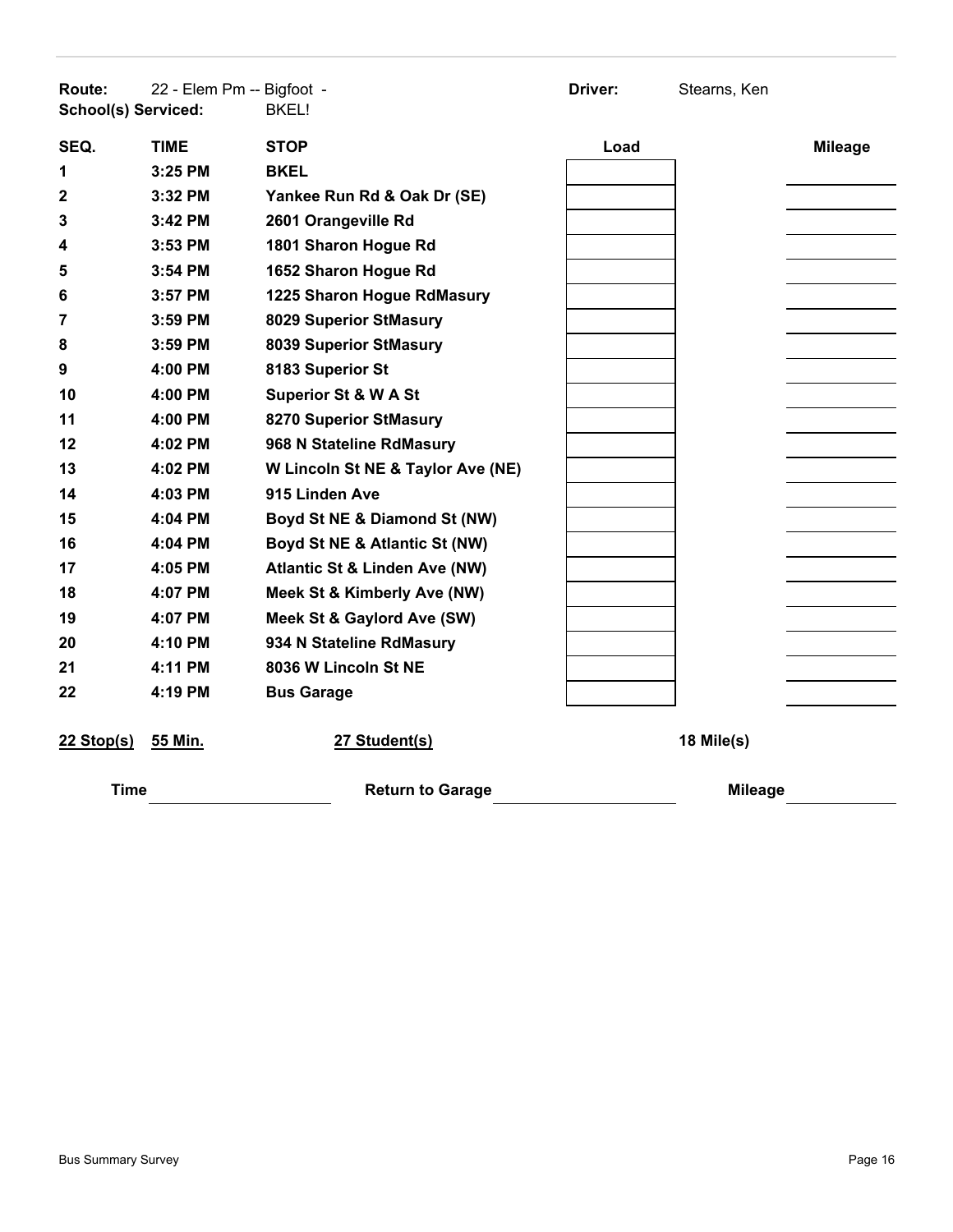**Vehicle:** 23 **Date:** 23

| Route:<br>School(s) Serviced:        | 23 - HS/MS Am -- Frog - | <b>BKHS!BKMS!</b>                           | Driver: | Stearns, Carla |                |
|--------------------------------------|-------------------------|---------------------------------------------|---------|----------------|----------------|
| SEQ.                                 | <b>TIME</b>             | <b>STOP</b>                                 | Load    |                | <b>Mileage</b> |
| 1                                    | 7:19 AM                 | <b>Bus Garage, Brookfield</b>               |         |                |                |
| $\mathbf{2}$                         | $7:25$ AM               | 7583 Stewart Sharon Rd                      |         |                |                |
| 3                                    | 7:26 AM                 | <b>Stewart Sharon Rd &amp; Woodland Ave</b> |         |                |                |
| 4                                    | 7:27 AM                 | Broadway St & Rose Ave (S)                  |         |                |                |
| 5                                    | 7:27 AM                 | Broadway St & Budd St (S)                   |         |                |                |
| 6                                    | 7:29 AM                 | 8044 Addison Rd                             |         |                |                |
| 7                                    | 7:30 AM                 | 8046 Addison Rd                             |         |                |                |
| 8                                    | 7:33 AM                 | 3rd St & Miller St (NE)                     |         |                |                |
| 9                                    | 7:34 AM                 | Miller St & 2nd St (SW)                     |         |                |                |
| 10                                   | 7:34 AM                 | Miller St & 1st St (SW)                     |         |                |                |
| 11                                   | 7:34 AM                 | <b>Standard Ave &amp; Elm St (SW)</b>       |         |                |                |
| 12                                   | 7:35 AM                 | <b>Standard Ave &amp; Chestnut St (SW)</b>  |         |                |                |
| 13                                   | 7:35 AM                 | <b>Standard Ave &amp; Oak St (NW)</b>       |         |                |                |
| 14                                   | 7:35 AM                 | <b>Standard Ave &amp; Locust St (N)</b>     |         |                |                |
| 15                                   | 7:36 AM                 | <b>1532 Standard AveMasury</b>              |         |                |                |
| 16                                   | 7:36 AM                 | 7877 South St                               |         |                |                |
| 17                                   | 7:38 AM                 | Broadway St & Elm St (SE)                   |         |                |                |
| 18                                   | 7:44 AM                 | <b>BKHS</b>                                 |         |                |                |
| 19                                   | 7:45 AM                 | <b>BKMS</b>                                 |         |                |                |
| <u>19 Stop(s)</u>                    | 25 Min.                 | 63 Student(s)                               |         | 9 Mile(s)      |                |
| <b>Time</b>                          |                         | <b>Return to Garage</b>                     |         | <b>Mileage</b> |                |
|                                      |                         |                                             |         |                |                |
| Route:<br><b>School(s) Serviced:</b> | 23 - Elem Am -- Frog -  | <b>BKEL!</b>                                | Driver: | Stearns, Carla |                |
| SEQ.                                 | <b>TIME</b>             | <b>STOP</b>                                 | Load    |                | <b>Mileage</b> |
| 1                                    | 8:01 AM                 | <b>BKEL</b>                                 |         |                |                |
| 2                                    | 8:05 AM                 | 7583 Stewart Sharon Rd                      |         |                |                |
| 3                                    | 8:05 AM                 | 7616 Stewart Sharon Rd                      |         |                |                |
| 4                                    | 8:06 AM                 | 7670 Stewart Sharon Rd                      |         |                |                |
| 5                                    | 8:07 AM                 | <b>Broadway St &amp; Rose Ave (NE)</b>      |         |                |                |
| 6                                    | 8:07 AM                 | Broadway St & Budd St (S)                   |         |                |                |
| 7                                    | 8:11 AM                 | <b>1288 Standard Ave</b>                    |         |                |                |
| 8                                    | 8:11 AM                 | 1312 Standard Ave                           |         |                |                |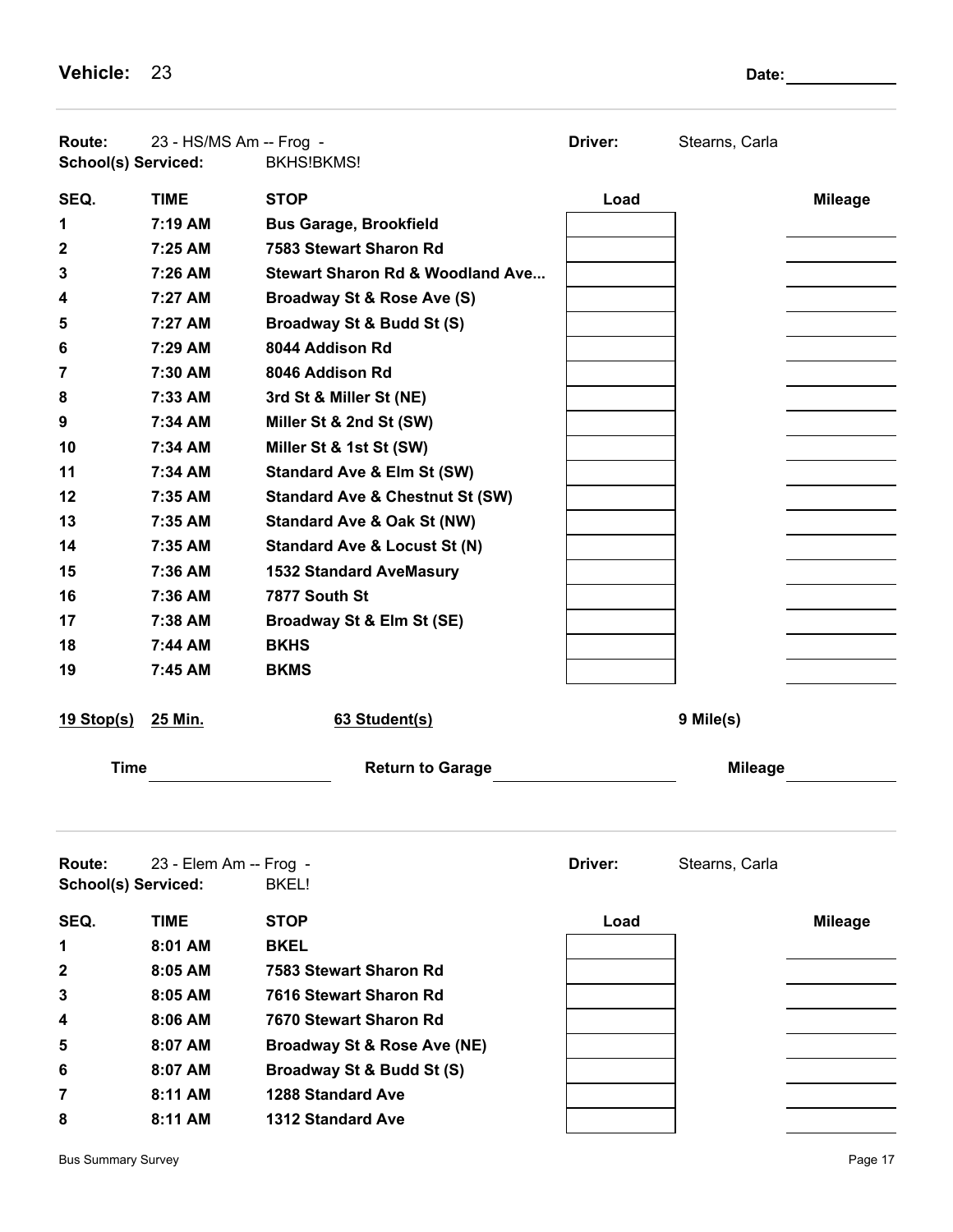| 9            | 8:12 AM | <b>Standard Ave &amp; Miller St (NE)</b>   |            |
|--------------|---------|--------------------------------------------|------------|
| 10           | 8:12 AM | Miller St & 1st St (NE)                    |            |
| 11           | 8:12 AM | Miller St & 3rd St (SE)                    |            |
| 12           | 8:13 AM | 7861 3rd St                                |            |
| 13           | 8:13 AM | 7841 3rd St                                |            |
| 14           | 8:13 AM | Broadway St & 2nd St (N)                   |            |
| 15           | 8:14 AM | <b>Broadway St &amp; 1st ST</b>            |            |
| 16           | 8:14 AM | Broadway St & Elm St (S)                   |            |
| 17           | 8:15 AM | 1348 Broadway St                           |            |
| 18           | 8:15 AM | 1356 Broadway St                           |            |
| 19           | 8:15 AM | 1362 Broadway St                           |            |
| 20           | 8:15 AM | <b>Cullinan Ave &amp; Broadway St (SW)</b> |            |
| 21           | 8:20 AM | 8044 Addison Rd                            |            |
| 22           | 8:20 AM | 8068 Addison Rd                            |            |
| 23           | 8:21 AM | 917 Henry St                               |            |
| 24           | 8:22 AM | <b>850 Standard Ave</b>                    |            |
| 25           | 8:22 AM | 942 Judson Rd                              |            |
| 26           | 8:22 AM | 941 Judson Rd                              |            |
| 27           | 8:22 AM | 943 Judson Rd                              |            |
| 28           | 8:23 AM | Judson Rd & Lindberg St (E)                |            |
| 29           | 8:23 AM | 8216 Roberts St                            |            |
| 30           | 8:24 AM | Addison Rd & Wahabe Ct (NW)                |            |
| 31           | 8:24 AM | Addison Rd & Unknown (NE)                  |            |
| 32           | 8:25 AM | <b>Addison Rd &amp; Unknown (NE)</b>       |            |
| 33           | 8:30 AM | <b>BKEL</b>                                |            |
|              |         |                                            |            |
| $33$ Stop(s) | 28 Min. | 78 Student(s)                              | 10 Mile(s) |

**Time Return to Garage Mileage Mileage**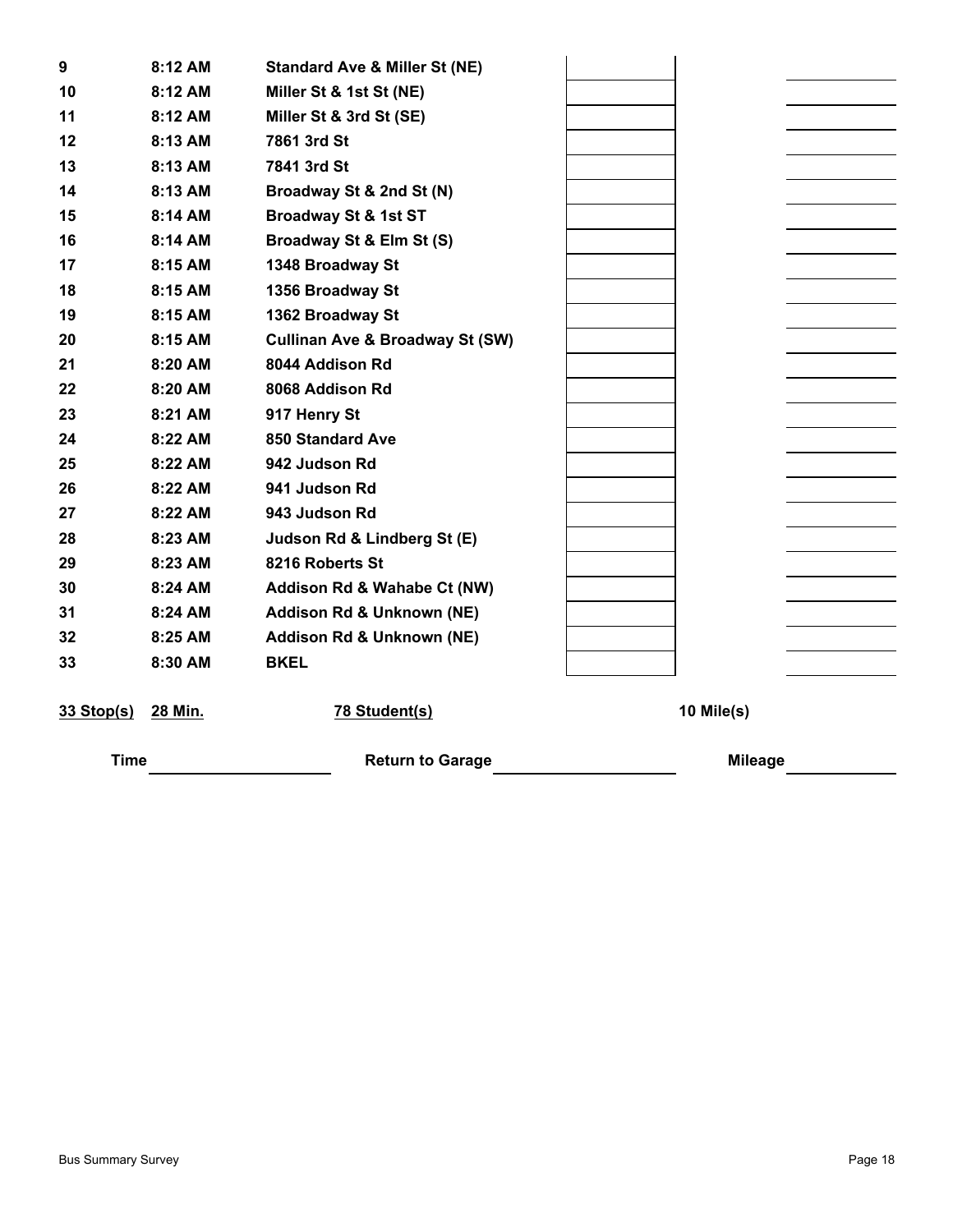**Vehicle:** 24 **Date:** 24 **Date:** 24 **Date:** 24 **Date:** 24 **Date:** 24 **Date:** 24 **Date:** 24 **Date:** 24 **Date:** 24 **Date:** 24 **Date:** 24 **Date:** 24 **Date:** 24 **Date:** 24 **Date:** 22 **Date:** 22 **Date:** 22 **Date:** 22 **Date:** 22

| <b>Route:</b><br><b>School(s) Serviced:</b> |                             | 24 - HS/MS Am -- Butterfly -<br><b>BKHS!BKMS!</b> | Driver: | Miller, Ashley |                |
|---------------------------------------------|-----------------------------|---------------------------------------------------|---------|----------------|----------------|
| SEQ.                                        | <b>TIME</b>                 | <b>STOP</b>                                       | Load    |                | <b>Mileage</b> |
| 1                                           | 6:53 AM                     | <b>Bus Garage</b>                                 |         |                |                |
| 2                                           | 6:56 AM                     | <b>Brookfield Rd &amp; Cherry St (SE)</b>         |         |                |                |
| 3                                           | 6:58 AM                     | 6880 Stewart Sharon Rd                            |         |                |                |
| 4                                           | 6:59 AM                     | 6596 Stewart Sharon Rd                            |         |                |                |
| 5                                           | 7:01 AM                     | 1311 Collar Price Rd                              |         |                |                |
| 6                                           | 7:06 AM                     | 1160 Albright McKay Rd                            |         |                |                |
| 7                                           | 7:07 AM                     | 1175 Albright McKay Rd SE                         |         |                |                |
| 8                                           | 7:07 AM                     | 1278 Albright McKay Rd                            |         |                |                |
| 9                                           | 7:09 AM                     | 5913 Everett East RdHubbard                       |         |                |                |
| 10                                          | $7:10$ AM                   | 5759 Everett East RdHubbard                       |         |                |                |
| 11                                          | 7:11 AM                     | 5617 Everett East Rd Hubbard                      |         |                |                |
| 12                                          | 7:12 AM                     | 1211 Warner Rd                                    |         |                |                |
| 13                                          | 7:14 AM                     | Warner Rd SE & Breezewood Dr SE (SE)              |         |                |                |
| 14                                          | 7:17 AM                     | 785 Warner Rd SEBrookfield                        |         |                |                |
| 15                                          | 7:18 AM                     | 701 Warner Rd SE                                  |         |                |                |
| 16                                          | 7:20 AM                     | 5669 Stewart Sharon Rd                            |         |                |                |
| 17                                          | 7:26 AM                     | 801 Collar Price Rd SEBrookfield                  |         |                |                |
| 18                                          | 7:35 AM                     | <b>Addison Field</b>                              |         |                |                |
| 19                                          | 7:41 AM                     | Brookwood Dr & Maplewood Dr SE (W)                |         |                |                |
| 20                                          | 7:42 AM                     | 7489 Oakwood Dr                                   |         |                |                |
| 21                                          | 7:44 AM                     | <b>BKHS</b>                                       |         |                |                |
| 22                                          | 7:45 AM                     | <b>BKMS</b>                                       |         |                |                |
| $22$ Stop(s)                                | 51 Min.                     | 56 Student(s)                                     |         | 20 Mile(s)     |                |
| <b>Time</b>                                 |                             | <b>Return to Garage</b>                           |         | <b>Mileage</b> |                |
|                                             |                             |                                                   |         |                |                |
| Route:<br><b>School(s) Serviced:</b>        | 24 - Elem Am -- Butterfly - | <b>BKEL!</b>                                      | Driver: | Miller, Ashley |                |
| SEQ.                                        | <b>TIME</b>                 | <b>STOP</b>                                       | Load    |                | <b>Mileage</b> |
| 1                                           | 7:52 AM                     | <b>BKEL</b>                                       |         |                |                |
| 2                                           | 7:56 AM                     | 6900 Cherry St                                    |         |                |                |
| 3                                           | 7:57 AM                     | 6764 Stewart Sharon Rd                            |         |                |                |
| 4                                           | 7:58 AM                     | 6596 Stewart Sharon Rd                            |         |                |                |
| 5                                           | 8:02 AM                     | 1319 & 1321 Collar Price Rd                       |         |                |                |
|                                             |                             |                                                   |         |                |                |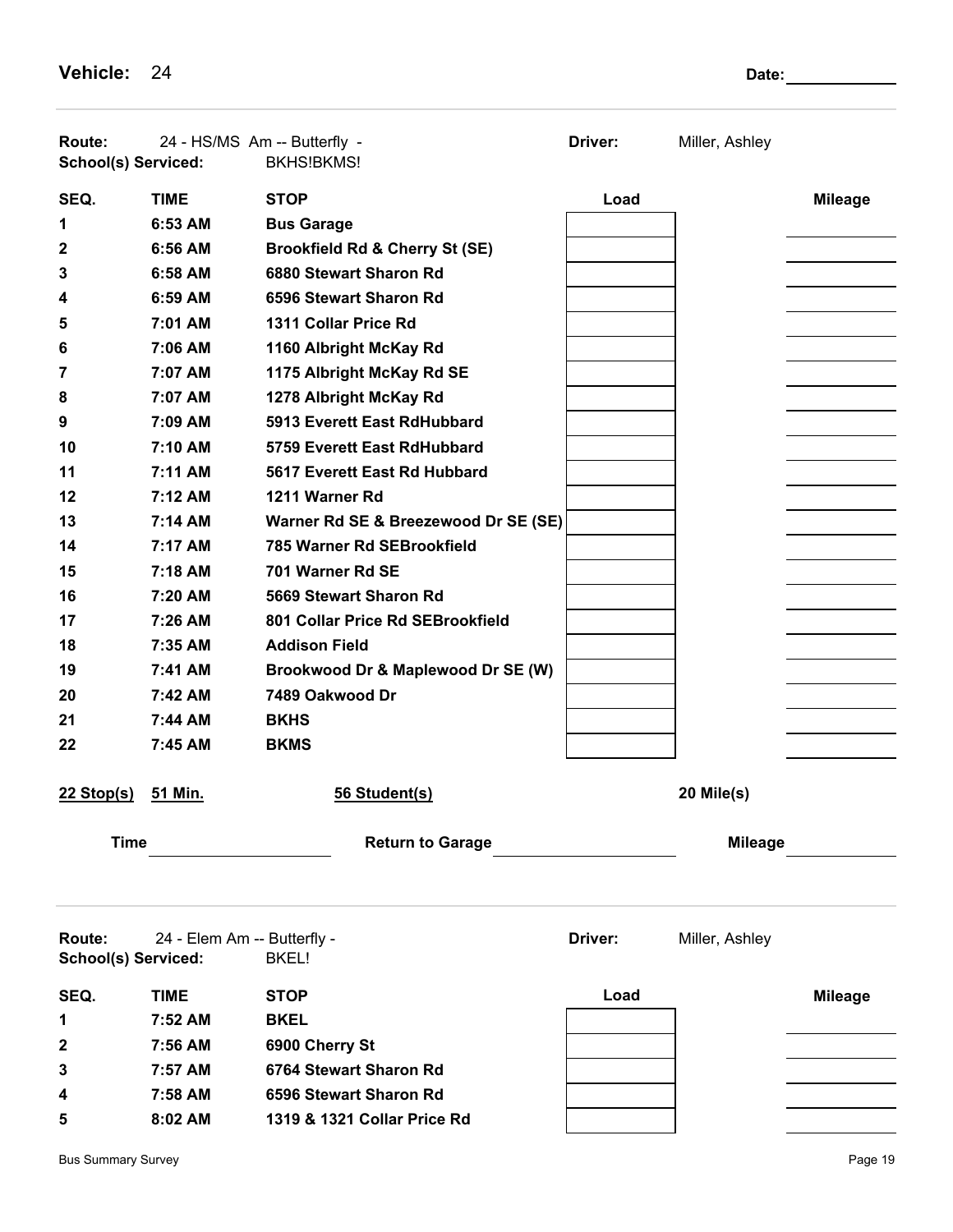| 6                                           | 8:03 AM                    | 1195 Collar Price Rd               |         |                |                |
|---------------------------------------------|----------------------------|------------------------------------|---------|----------------|----------------|
| 7                                           | 8:11 AM                    | 5617 Everett East RdHubbard        |         |                |                |
| 8                                           | 8:14 AM                    | 5602 Breezewood Dr SE              |         |                |                |
| 9                                           | 8:17 AM                    | 875 Warner Rd SE                   |         |                |                |
| 10                                          | 8:18 AM                    | 815 Warner Rd SEBrookfield         |         |                |                |
| 11                                          | 8:18 AM                    | 701 Warner Rd SE                   |         |                |                |
| 12                                          | 8:18 AM                    | 681 Warner Rd SE                   |         |                |                |
| 13                                          | 8:26 AM                    | Brookwood Dr & Maplewood Dr SE (W) |         |                |                |
| 14                                          | 8:27 AM                    | 7434 Brookwood Dr                  |         |                |                |
| 15                                          | 8:27 AM                    | 7489 Oakwood Dr                    |         |                |                |
| 16                                          | 8:30 AM                    | <b>BKEL</b>                        |         |                |                |
| 17                                          | 8:32 AM                    | <b>Bus Garage</b>                  |         |                |                |
| 17 Stop(s)                                  | 40 Min.                    | 20 Student(s)                      |         | 15 Mile(s)     |                |
| <b>Time</b>                                 |                            | <b>Return to Garage</b>            |         | <b>Mileage</b> |                |
|                                             |                            |                                    |         |                |                |
| <b>Route:</b><br><b>School(s) Serviced:</b> | 24 - Elem Pm -- Butterfly- | BKEL!                              | Driver: | Miller, Ashley |                |
| SEQ.                                        | <b>TIME</b>                | <b>STOP</b>                        | Load    |                | <b>Mileage</b> |
| 1                                           | 3:20 PM                    | <b>BKEL</b>                        |         |                |                |
| 2                                           | 3:22 PM                    | Brookwood Dr & Maplewood Dr SE (W) |         |                |                |
| 3                                           | 3:22 PM                    | 7434 Brookwood Dr                  |         |                |                |
| 4                                           | 3:22 PM                    | 7489 Oakwood Dr                    |         |                |                |
| 5                                           | 3:28 PM                    | 6900 Cherry St                     |         |                |                |
| 6                                           | 3:30 PM                    | 6764 Stewart Sharon Rd             |         |                |                |
| $\overline{7}$                              | 3:31 PM                    | 6596 Stewart Sharon Rd             |         |                |                |
| 8                                           | 3:34 PM                    | 1319 & 1321 Collar Price Rd        |         |                |                |
| 9                                           | 3:35 PM                    | 1195 Collar Price Rd               |         |                |                |
| 10                                          | 3:44 PM                    | 5617 Everett East RdHubbard        |         |                |                |
| 11                                          | 3:46 PM                    | 5602 Breezewood Dr SE              |         |                |                |
| 12                                          | 3:50 PM                    | 875 Warner Rd SE                   |         |                |                |
| 13                                          | 3:50 PM                    | 815 Warner Rd SEBrookfield         |         |                |                |
| 14                                          | 3:51 PM                    | 701 Warner Rd SE                   |         |                |                |
| 15                                          | 3:51 PM                    | 681 Warner Rd SE                   |         |                |                |
| 16                                          | 3:57 PM                    | <b>BKEL</b>                        |         |                |                |
| 17                                          | 3:59 PM                    | <b>Bus Garage</b>                  |         |                |                |
| <u>17 Stop(s)</u>                           | 40 Min.                    | 19 Student(s)                      |         | 15 Mile(s)     |                |
| <b>Time</b>                                 |                            | <b>Return to Garage</b>            |         | <b>Mileage</b> |                |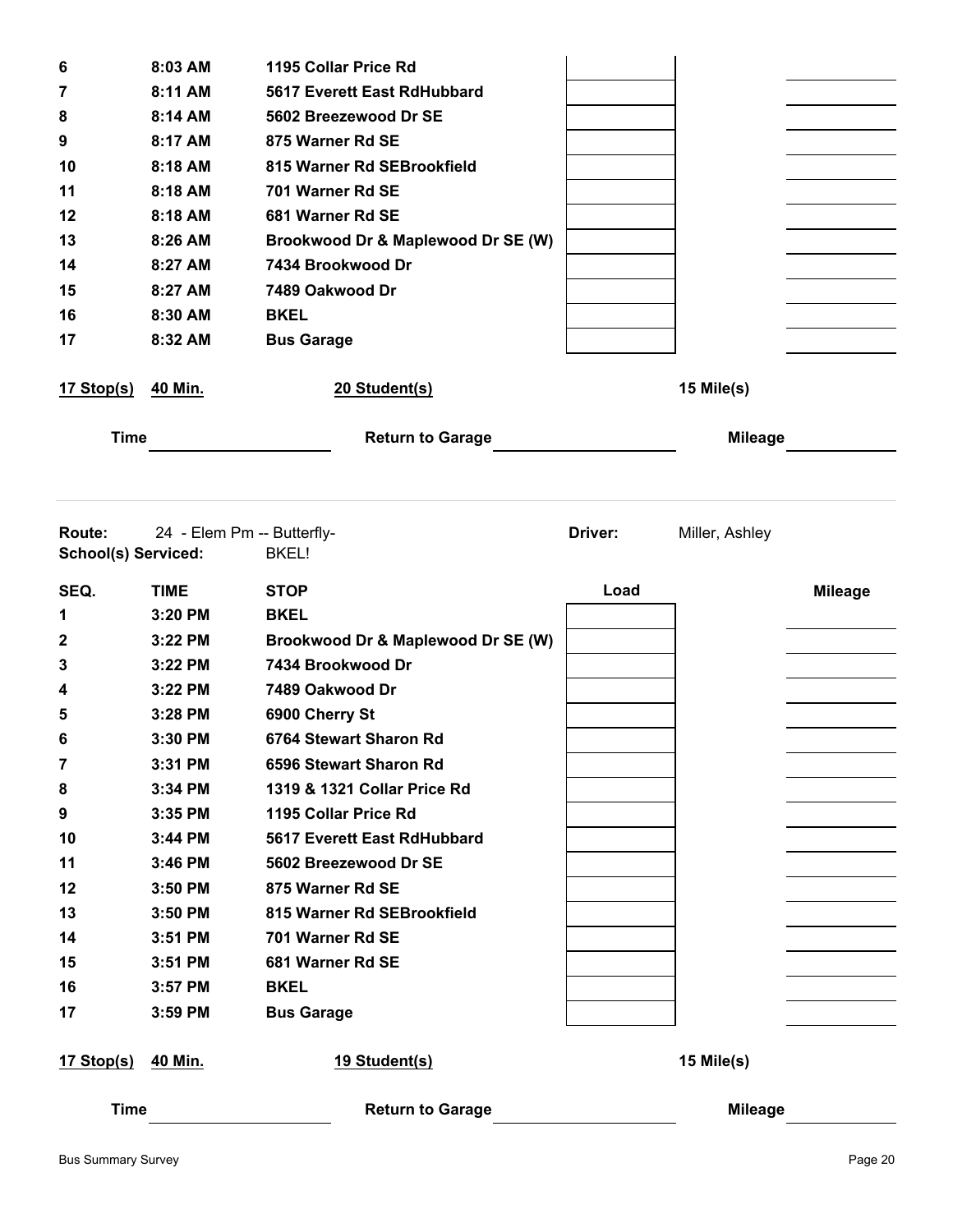**Vehicle:** 25 **Date:** 25

| <b>Route:</b><br>School(s) Serviced: | 25 - Hs/Ms Am -- Dolphin - | <b>BKHS!BKMS!</b>                       | Driver: | Campana, Tonia |                |
|--------------------------------------|----------------------------|-----------------------------------------|---------|----------------|----------------|
| SEQ.                                 | <b>TIME</b>                | <b>STOP</b>                             | Load    |                | <b>Mileage</b> |
| 1                                    | 7:03 AM                    | <b>Bus Garage</b>                       |         |                |                |
| 2                                    | 7:06 AM                    | 819 Bedford Rd SE                       |         |                |                |
| 3                                    | 7:07 AM                    | 1041 Bedford Rd                         |         |                |                |
| 4                                    | 7:09 AM                    | 1256 Bedford Rd                         |         |                |                |
| 5                                    | 7:11 AM                    | 1346 Stevenson Rd                       |         |                |                |
| 6                                    | 7:12 AM                    | Francis St & Stevenson Rd (W)           |         |                |                |
| 7                                    | 7:12 AM                    | Stevenson Rd & Margaret St (S)          |         |                |                |
| 8                                    | 7:14 AM                    | 7401 Stewart Sharon Rd                  |         |                |                |
| 9                                    | 7:14 AM                    | Stewart Sharon Rd & Hubbard Thoma       |         |                |                |
| 10                                   | 7:15 AM                    | 7318 Stewart Sharon Rd                  |         |                |                |
| 11                                   | 7:15 AM                    | 7276 Stewart Sharon Rd                  |         |                |                |
| 12                                   | 7:16 AM                    | 7217 Stewart Sharon Rd                  |         |                |                |
| 13                                   | 7:16 AM                    | 7203 Stewart Sharon Rd                  |         |                |                |
| 14                                   | 7:16 AM                    | 7182 Stewart Sharon Rd                  |         |                |                |
| 15                                   | 7:17 AM                    | 7043 Stewart Sharon Rd                  |         |                |                |
| 16                                   | 7:17 AM                    | 7028 Stewart Sharon Rd                  |         |                |                |
| 17                                   | 7:18 AM                    | 7013 Stewart Sharon Rd                  |         |                |                |
| 18                                   | 7:18 AM                    | 7008 Stewart Sharon Rd                  |         |                |                |
| 19                                   | 7:20 AM                    | 1386 St Rt 7                            |         |                |                |
| 20                                   | 7:22 AM                    | 1063 State Route 7 SE                   |         |                |                |
| 21                                   | 7:23 AM                    | 853 State Route 7 SE                    |         |                |                |
| 22                                   | 7:23 AM                    | 827 State Route 7 SE                    |         |                |                |
| 23                                   | 7:25 AM                    | 686 State Route 7 NE                    |         |                |                |
| 24                                   | 7:26 AM                    | <b>Richard Dr &amp; State Route 7</b>   |         |                |                |
| 25                                   | 7:27 AM                    | 6972 Warren Sharon Rd                   |         |                |                |
| 26                                   | 7:31 AM                    | 1404 State Route 7 NE                   |         |                |                |
| 27                                   | 7:31 AM                    | 1468 State Route 7 NE                   |         |                |                |
| 28                                   | 7:33 AM                    | <b>Brockway Ave &amp; State Route 7</b> |         |                |                |
| 29                                   | 7:41 AM                    | Golf Dr SE & Warren Sharon Rd           |         |                |                |
| 30                                   | 7:44 AM                    | <b>BKMS</b>                             |         |                |                |
| 31                                   | 7:45 AM                    | <b>BKHS</b>                             |         |                |                |
| <u>31 Stop(s)</u>                    | 41 Min.                    | 54 Student(s)                           |         | 16 Mile(s)     |                |
| <b>Time</b>                          |                            | <b>Return to Garage</b>                 |         | <b>Mileage</b> |                |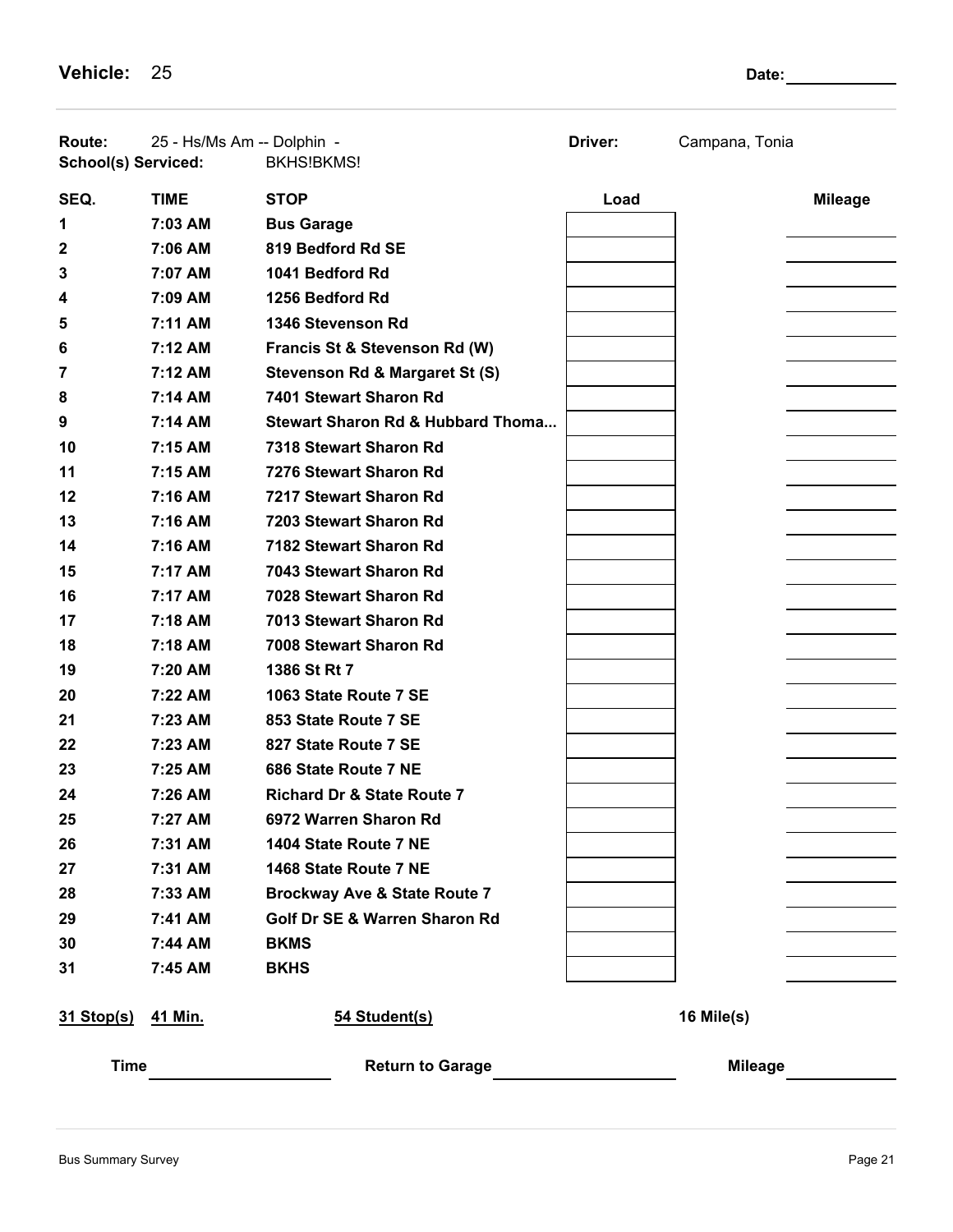**Route:** 25 - Elem Am -- Dolphin - **Driver:** Campana, Tonia **School(s) Serviced:** BKEL!

| SEQ.                | <b>TIME</b>                | <b>STOP</b>                       | Load    |                | <b>Mileage</b> |
|---------------------|----------------------------|-----------------------------------|---------|----------------|----------------|
| 1                   | 8:00 AM                    | <b>BKEL Copy</b>                  |         |                |                |
| 2                   | 8:00 AM                    | 645 Bedford Rd SE                 |         |                |                |
| 3                   | 8:01 AM                    | Bedford Rd SE & Driftwood Dr      |         |                |                |
| 4                   | 8:02 AM                    | 790 Bedford Rd SE                 |         |                |                |
| 5                   | 8:02 AM                    | 949 Bedford Rd                    |         |                |                |
| 6                   | 8:03 AM                    | 1022 Bedford Rd                   |         |                |                |
| 7                   | 8:04 AM                    | 1192 Bedford Rd                   |         |                |                |
| 8                   | 8:05 AM                    | Stevenson Rd & Margaret St (N)    |         |                |                |
| 9                   | 8:05 AM                    | Stevenson Rd & Francis St (N)     |         |                |                |
| 10                  | 8:07 AM                    | 7458 Stewart Sharon Rd            |         |                |                |
| 11                  | 8:08 AM                    | Hubbard Thomas Rd & Stewart Sharo |         |                |                |
| 12                  | 8:08 AM                    | 7354 Stewart Sharon Rd            |         |                |                |
| 13                  | 8:09 AM                    | 7318 Stewart Sharon Rd            |         |                |                |
| 14                  | 8:09 AM                    | 7203 Stewart Sharon Rd            |         |                |                |
| 15                  | 8:10 AM                    | 7192 Stewart Sharon Rd            |         |                |                |
| 16                  | 8:10 AM                    | 7182 Stewart Sharon Rd            |         |                |                |
| 17                  | 8:12 AM                    | 1300 Brookfield Rd                |         |                |                |
| 18                  | 8:13 AM                    | 1063 State Route 7 SE             |         |                |                |
| 19                  | 8:15 AM                    | 711 State Route 7 SE              |         |                |                |
| 20                  | 8:17 AM                    | 740 State Route 7 NE # 1          |         |                |                |
| 21                  | 8:20 AM                    | 1468 State Route 7 NE             |         |                |                |
| 22                  | 8:24 AM                    | 6996 Warren Sharon Rd             |         |                |                |
| 23                  | 8:26 AM                    | Warren Sharon Rd & Castle Rock Rd |         |                |                |
| 24                  | 8:26 AM                    | 7119 Warren Sharon Rd             |         |                |                |
| 25                  | 8:28 AM                    | 6964 Grove St                     |         |                |                |
| 26                  | 8:29 AM                    | 414 Bedford Rd SE                 |         |                |                |
| 27                  | 8:30 AM                    | <b>BKEL</b>                       |         |                |                |
|                     |                            |                                   |         |                |                |
| 27 Stop(s) 30 Min.  |                            | 54 Student(s)                     |         | 12 Mile(s)     |                |
|                     |                            |                                   |         |                |                |
| <b>Time</b>         |                            | <b>Return to Garage</b>           |         | <b>Mileage</b> |                |
|                     |                            |                                   |         |                |                |
| Route:              | 25 - Hs/Ms Pm -- Dolphin - |                                   | Driver: | Campana, Tonia |                |
| School(s) Serviced: |                            | <b>BKHS!BKMS!</b>                 |         |                |                |
| SEQ.                | <b>TIME</b>                | <b>STOP</b>                       | Load    |                | <b>Mileage</b> |

 **2:25 PM BKHS 2:25 PM BKMS**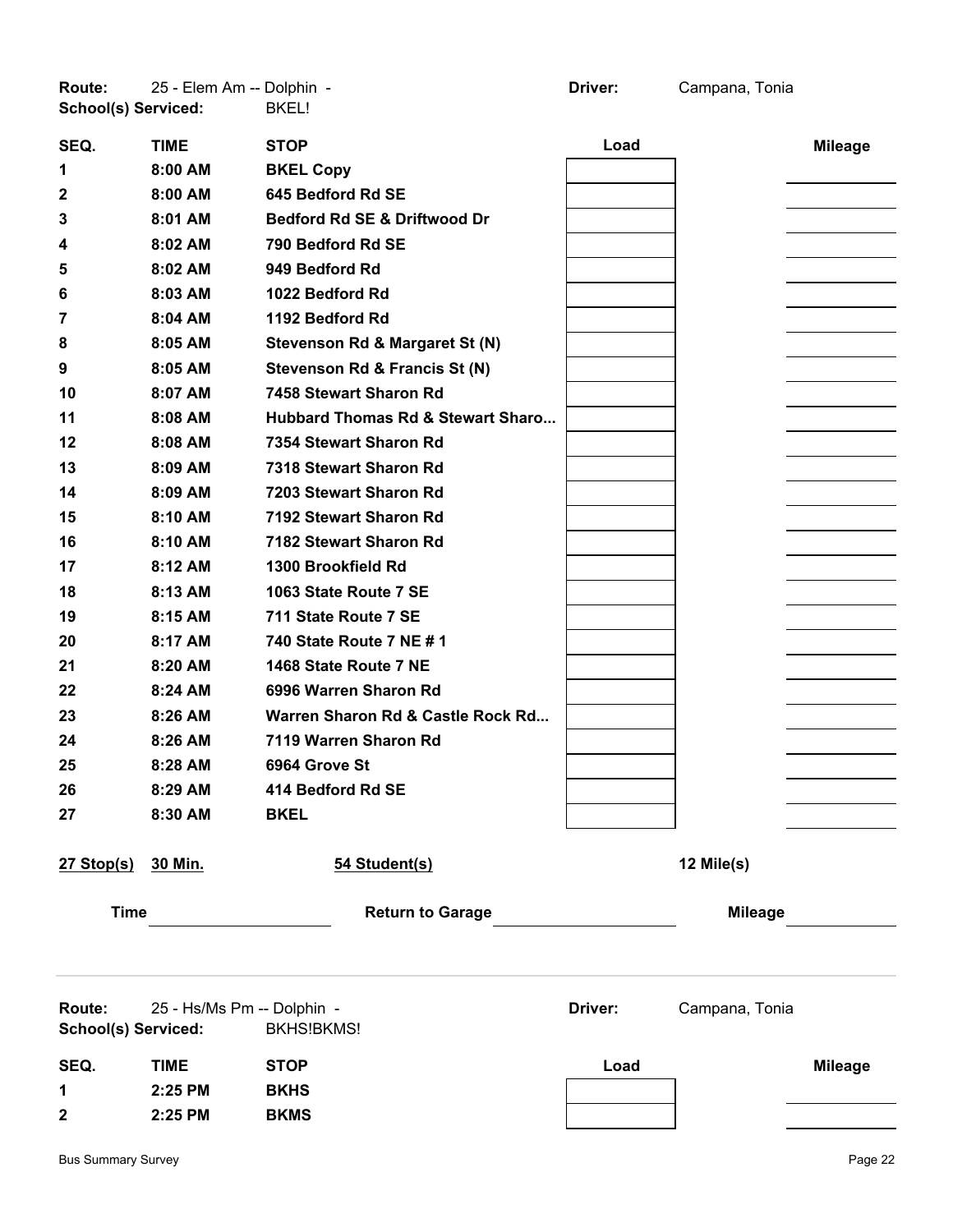| 3           | 2:26 PM | 819 Bedford Rd SE                            |                |  |
|-------------|---------|----------------------------------------------|----------------|--|
| 4           | 2:27 PM | 1041 Bedford Rd                              |                |  |
| 5           | 2:28 PM | 1130 Bedford Rd                              |                |  |
| 6           | 2:28 PM | 1196 Bedford Rd                              |                |  |
| 7           | 2:29 PM | 1256 Bedford Rd                              |                |  |
| 8           | 2:31 PM | 1346 Stevenson Rd                            |                |  |
| 9           | 2:32 PM | Francis St & Stevenson Rd (W)                |                |  |
| 10          | 2:32 PM | Stevenson Rd & Margaret St (S)               |                |  |
| 11          | 2:33 PM | 1259 Bedford Rd                              |                |  |
| 12          | 2:34 PM | 7401 Stewart Sharon Rd                       |                |  |
| 13          | 2:35 PM | <b>Stewart Sharon Rd &amp; Hubbard Thoma</b> |                |  |
| 14          | 2:35 PM | 7318 Stewart Sharon Rd                       |                |  |
| 15          | 2:35 PM | 7276 Stewart Sharon Rd                       |                |  |
| 16          | 2:36 PM | 7217 Stewart Sharon Rd                       |                |  |
| 17          | 2:36 PM | 7203 Stewart Sharon Rd                       |                |  |
| 18          | 2:36 PM | 7192 Stewart Sharon Rd                       |                |  |
| 19          | 2:37 PM | 7182 Stewart Sharon Rd                       |                |  |
| 20          | 2:37 PM | 7128 Stewart Sharon Rd                       |                |  |
| 21          | 2:38 PM | 7043 Stewart Sharon Rd                       |                |  |
| 22          | 2:38 PM | 7028 Stewart Sharon Rd                       |                |  |
| 23          | 2:38 PM | 7013 Stewart Sharon Rd                       |                |  |
| 24          | 2:39 PM | 7008 Stewart Sharon Rd                       |                |  |
| 25          | 2:39 PM | 6975 Stewart Sharon Rd Apt 5                 |                |  |
| 26          | 2:40 PM | 1386 St Rt 7                                 |                |  |
| 27          | 2:42 PM | 1063 State Route 7 SE                        |                |  |
| 28          | 2:43 PM | 853 State Route 7 SE                         |                |  |
| 29          | 2:43 PM | 827 State Route 7 SE                         |                |  |
| 30          | 2:44 PM | 711 State Route 7 SE                         |                |  |
| 31          | 2:46 PM | 686 State Route 7 NE                         |                |  |
| 32          | 2:47 PM | <b>Richard Dr &amp; State Route 7</b>        |                |  |
| 33          | 2:49 PM | 1404 State Route 7 NE                        |                |  |
| 34          | 2:49 PM | 1468 State Route 7 NE                        |                |  |
| 35          | 2:51 PM | <b>Brockway Ave &amp; State Route 7</b>      |                |  |
| 36          | 2:56 PM | 6972 Warren Sharon Rd                        |                |  |
| 37          | 2:57 PM | 6996 Warren Sharon Rd                        |                |  |
| 38          | 2:58 PM | 7226 Warren Sharon Rd Unit A                 |                |  |
| 39          | 3:01 PM | Golf Dr SE & Warren Sharon Rd                |                |  |
| 40          | 3:04 PM | <b>BKMS</b>                                  |                |  |
| 40 Stop(s)  | 40 Min. | 66 Student(s)                                | 15 Mile(s)     |  |
| <b>Time</b> |         | <b>Return to Garage</b>                      | <b>Mileage</b> |  |